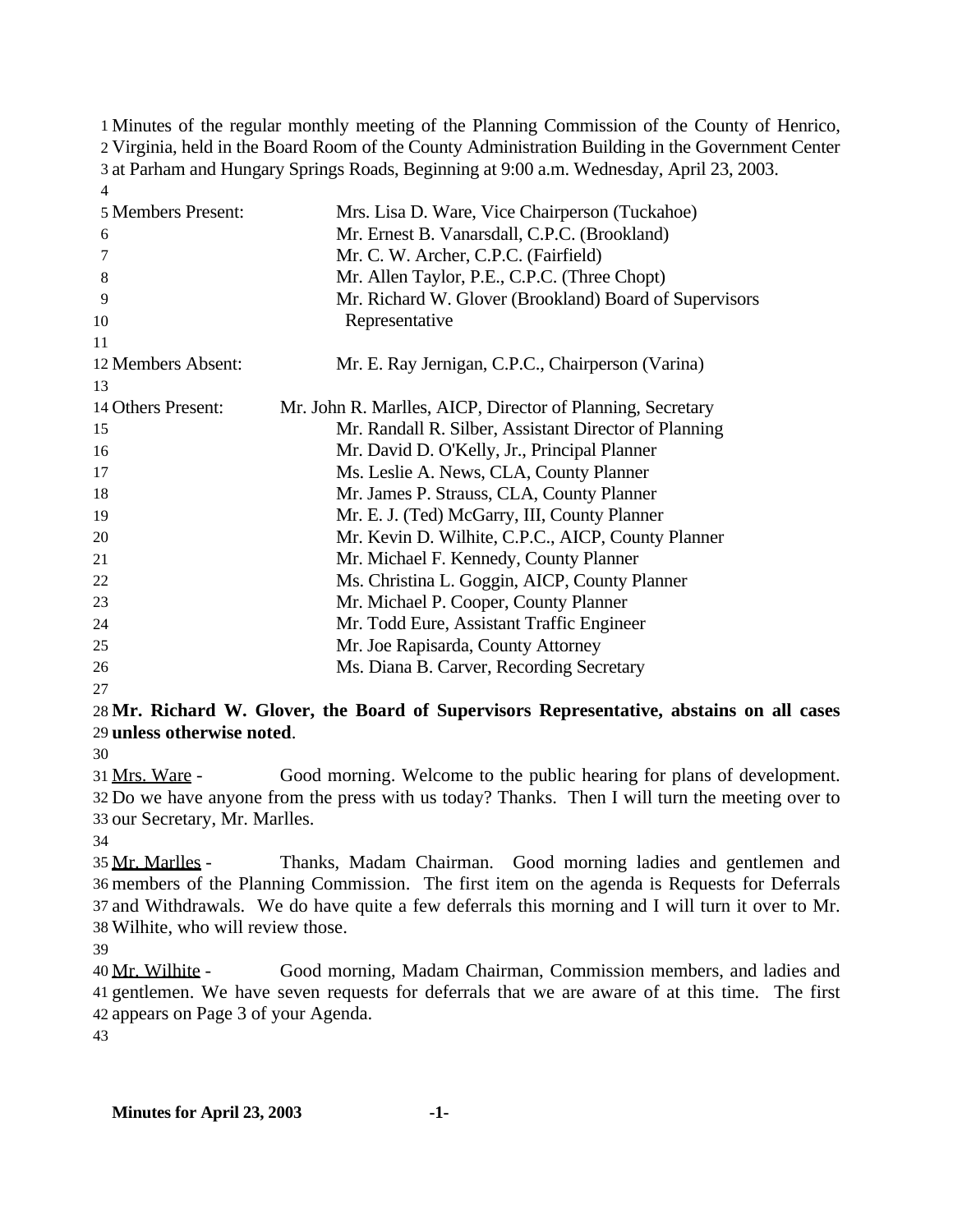#### 43 **TRANSFER OF APPROVAL**

44

| POD-87-85                          | Commonwealth Commercial Partners, Inc. for Amanakin                    |
|------------------------------------|------------------------------------------------------------------------|
| <b>Quioccasin Station Shopping</b> | <b>Farms, Inc.:</b> Request for approval of a transfer of approval, as |
| $Center -$                         | required by Chapter 24, Section 24-106 of the Henrico County           |
| 8932 Quioccasin Road               | Code from QRS Limited Partnership to Amanakin Farms, Inc.              |
|                                    | The 8.56-acre site is located approximately 200 feet west of           |
|                                    | Sterling Drive at 8932 Quioccasin Road, on parcel 752-745-             |
|                                    | 3770. The zoning is B-2, Business District. County water and           |
|                                    | sewer. (Tuckahoe)                                                      |

45

46 Mr. Wilhite - The applicant is requesting deferral to May 28, 2003.

47

48 Mrs. Ware - Is there any opposition to the deferral? All right, then I will make the 49 motion that the Transfer of Approval for POD-87-85, Quioccasin Station Shopping Center, be 50 deferred to the May 28, 2003 meeting.

51

52 Mr. Vanarsdall - Second.

53

54 Mrs. Ware - We have a motion by Mrs. Ware and a second by Mr. Vanarsdall. All in 55 favor say aye. All opposed say no. The motion passes.

56

 At the request of the applicant, the Planning Commission deferred Transfer of Approval for POD-87-85, Quioccasin Station Shopping Center, 8932 Quioccasin Road, to its meeting on May 28, 2003. 60

### 61 **TRANSFER OF APPROVAL**

62

| POD-91-85              |  | Hirschler, Fleischer for Highwoods Realty Limited                      |  |
|------------------------|--|------------------------------------------------------------------------|--|
| The Colonnade Building |  | <b>Partnership:</b> Request for approval of a transfer of approval, as |  |
| @ Innsbrook            |  | required by Chapter 24, Section 24-106 of the Henrico County           |  |
| (Formerly The Oxford)  |  | Code from Chamanreal Inc., N.V. to Highwoods Realty Limited            |  |
| Building)              |  | Partnership. The 6.4-acre site is located at 4050 Innslake Drive       |  |
|                        |  | on parcel 749-760-3757. The zoning is O-3C, Office District            |  |
|                        |  | (Conditional). County water and sewer. (Three Chopt)                   |  |

63

64 Mr. Wilhite - The applicant requests deferral to June 25, 2003.

65

66 Mrs. Ware - Is there any opposition to the deferral of this case?

67

68 Mr. Taylor - No opposition. Madam Chairman, I move that Transfer of Approval for 69 POD-91-85, The Colonnade Building @ Innsbrook (Formerly The Oxford Building) be deferred 70 to the meeting on June 25, 2003.

71

72 Mr. Vanarsdall - Second.

**Minutes for April 23, 2003 -2-**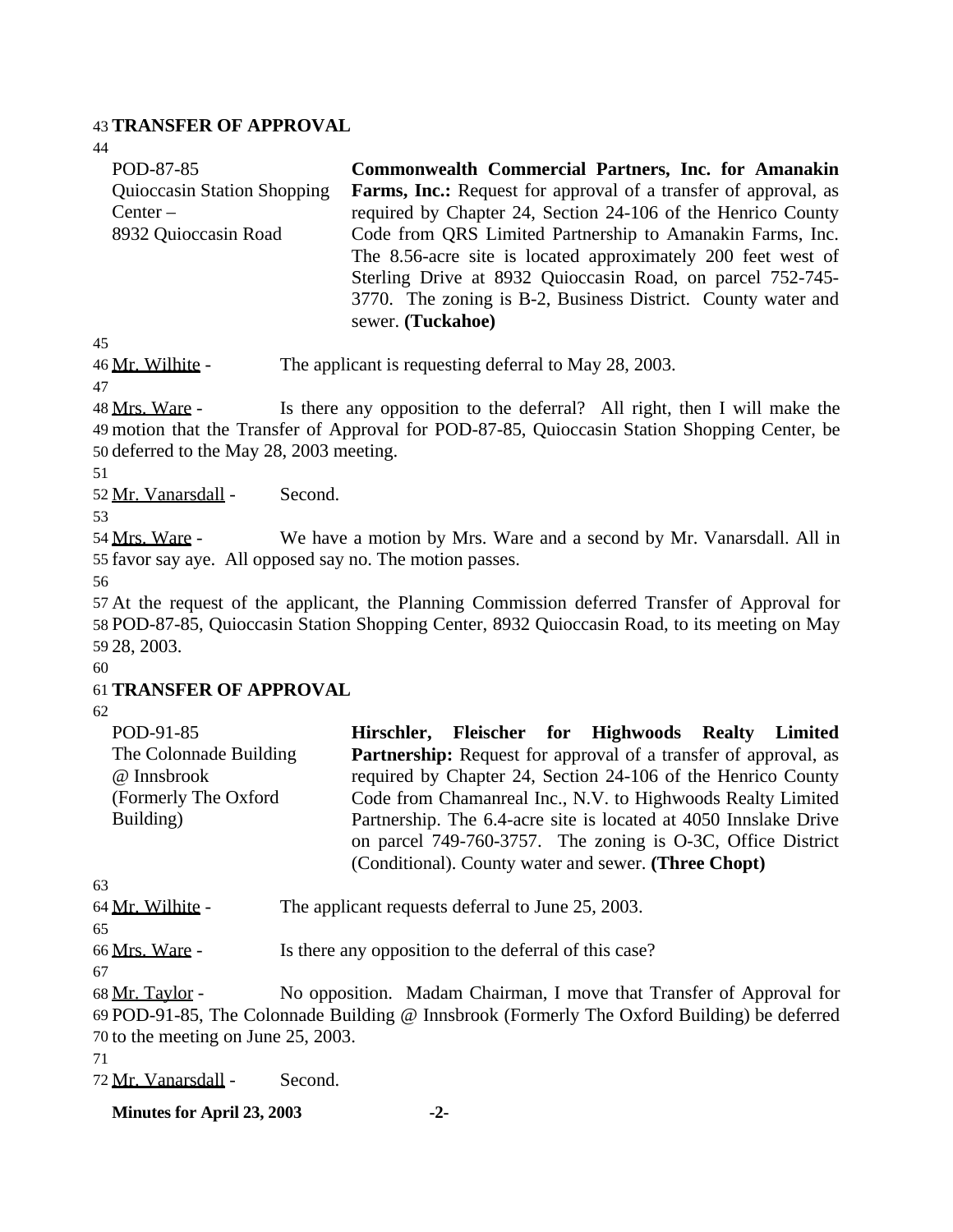73

74 Mrs. Ware - Motion made by Mr. Taylor and seconded by Mr. Vanarsdall. All in favor 75 say aye. All opposed say no. The motion passes.

76

77 At the request of the applicant, the Planning Commission deferred Transfer of Approval for 78 POD-91-85, The Colonnade Building @ Innsbrook (Formerly The Oxford Building) to its 79 meeting on June 25, 2003.

#### 80

## 81 **PLAN OF DEVELOPMENT**

82

| POD-30-03                 | Carter Design for Short Pump Town Center, LLC and Short           |
|---------------------------|-------------------------------------------------------------------|
| Uno's @ Short Pump Town   | <b>Pump Investment Group, LLC:</b> Request for approval of a plan |
| Center (POD-6-01 Revised) | of development, as required by Chapter 24, Section 24-106 of      |
|                           | the Henrico County Code, to construct a one-story, 6,722 square   |
|                           | foot restaurant in a regional shopping center. The 1.49-acre site |
|                           | is located 680 feet north of W. Broad Street (U. S. Route 250)    |
|                           | and approximately 1,500 feet west of Lauderdale Drive on parcel   |
|                           | 736-764-3817. The zoning is B-3C, Business District               |
|                           | (Conditional) and WBSO (West Broad Street Overlay) District.      |
|                           | Private water and sewer. (Three Chopt)                            |
| 83                        |                                                                   |

|  | 84 Mr. Wilhite - |  |
|--|------------------|--|

|    | $0 + 1$ $11$ . $11$ $11$ |  |  |
|----|--------------------------|--|--|
| 85 |                          |  |  |

86 Mrs. Ware - Is there any opposition to this case? Mr. Taylor.

87

88 Mr. Taylor - Madam Chairman, I move that POD-30-03, Uno's at Short Pump Town 89 Center be deferred to May 28, 2003, at the applicant's request.

The applicant requests deferral to May 28, 2003.

90

91 Mr. Vanarsdall - Second.

92

93 Mr. Ware - I have a motion by Mr. Taylor and a second by Mr. Vanarsdall. All those 94 in favor say aye. All opposed say no. The motion passes.

95

96 At the request of the applicant, the Planning Commission deferred POD-30-03, Uno's at Short 97 Pump Town Center (POD-6-01 Revised) to its meeting on May 28, 2003.

98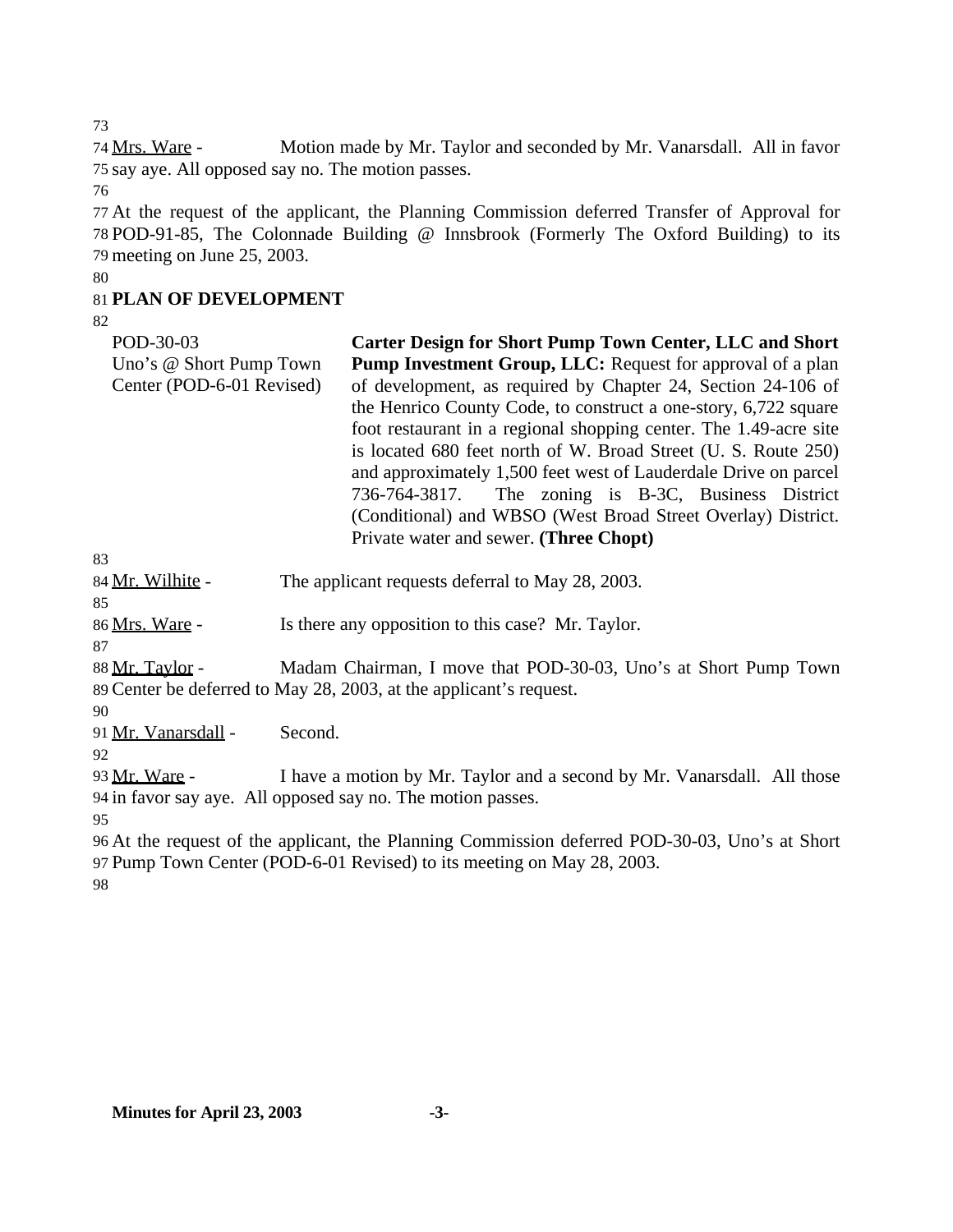| 99                                                                                          |                                                                                                                                                                                                                                                                                                                                                                                                      |
|---------------------------------------------------------------------------------------------|------------------------------------------------------------------------------------------------------------------------------------------------------------------------------------------------------------------------------------------------------------------------------------------------------------------------------------------------------------------------------------------------------|
| <b>Hanover Estates</b><br>(April 2003 Plan)                                                 | Potts, Minter & Associates, P.C. for CGDS Development<br><b>Company, LLC:</b> The 27.7-acre site is located on the east line of<br>Hanover Road at 445 and 505 Hanover Road approximately<br>1,000 feet north of Graves Road on parcels 831-723-4522 and<br>5867. The zoning is A-1, Agricultural District and ASO (Airport<br>Safety Overlay) District. County water and sewer. (Varina) 21<br>Lots |
| 100<br>101 Mr. Wilhite -                                                                    | The applicant has requested deferral to May 28, 2003.                                                                                                                                                                                                                                                                                                                                                |
| 102<br>103 Mrs. Ware -<br>104                                                               | Is anyone in opposition to the deferral of this case?                                                                                                                                                                                                                                                                                                                                                |
| 105 Mr. Vanarsdall -<br>106 applicant's request.<br>107                                     | I move Hanover Estates (April 2003 Plan) be deferred to May 28 at the                                                                                                                                                                                                                                                                                                                                |
| 108 Mrs. Ware -<br>110                                                                      | Motion made by Mr. Vanarsdall and seconded by Mr. Taylor. All those in<br>109 favor say aye. All opposed say no. The motion passes.                                                                                                                                                                                                                                                                  |
|                                                                                             | 111 At the request of the applicant, the Planning Commission deferred Subdivision Hanover Estates<br>112 (April 2003 Plan) to its meeting on May 28, 2003.                                                                                                                                                                                                                                           |
| 113<br>114 SUBDIVISION<br>115                                                               |                                                                                                                                                                                                                                                                                                                                                                                                      |
| Mankin Industrial Park (A<br>Dedication of Oakley's Lane<br>Relocated)<br>(April 2003 Plan) | <b>Engineering Design Associates for Godsey Properties, Inc.:</b><br>The 60.696-acre site is located along the north line of Oakley's<br>Lane at 4450 Oakley's Lane approximately 600 feet west of<br>Holly Avenue on parcel 817-721-5981. The zoning is M-1C,<br>Light Industrial District (Conditional) and ASO (Airport Safety<br>Overlay) District. (Varina)                                     |
| 116                                                                                         |                                                                                                                                                                                                                                                                                                                                                                                                      |
| 117 Mr. Wilhite -<br>118                                                                    | The applicant has requested that this be deferred to May 28, 2003.                                                                                                                                                                                                                                                                                                                                   |
| 119 Mrs. Ware -<br>120                                                                      | Is there anyone here in opposition to the deferral?                                                                                                                                                                                                                                                                                                                                                  |
| 121 Mr. Vanarsdall -<br>123                                                                 | I move that Mankin Industrial Park (A Dedication of Oakley's Lane<br>122 Relocated) (April 2003 Plan) be deferred to the May 28, 2003 meeting at the applicant's request.                                                                                                                                                                                                                            |
| 124 Mr. Taylor -<br>125                                                                     | Second.                                                                                                                                                                                                                                                                                                                                                                                              |
| 126 Mrs. Ware -<br>128                                                                      | Motion made by Mr. Vanarsdall and seconded by Mr. Taylor. All those in<br>127 favor say aye. All opposed say no. The motion passes.                                                                                                                                                                                                                                                                  |
|                                                                                             | 129 At the request of the applicant, the Planning Commission deferred Subdivision Mankin Industrial                                                                                                                                                                                                                                                                                                  |
| Minutes for April 23, 2003                                                                  | -4-                                                                                                                                                                                                                                                                                                                                                                                                  |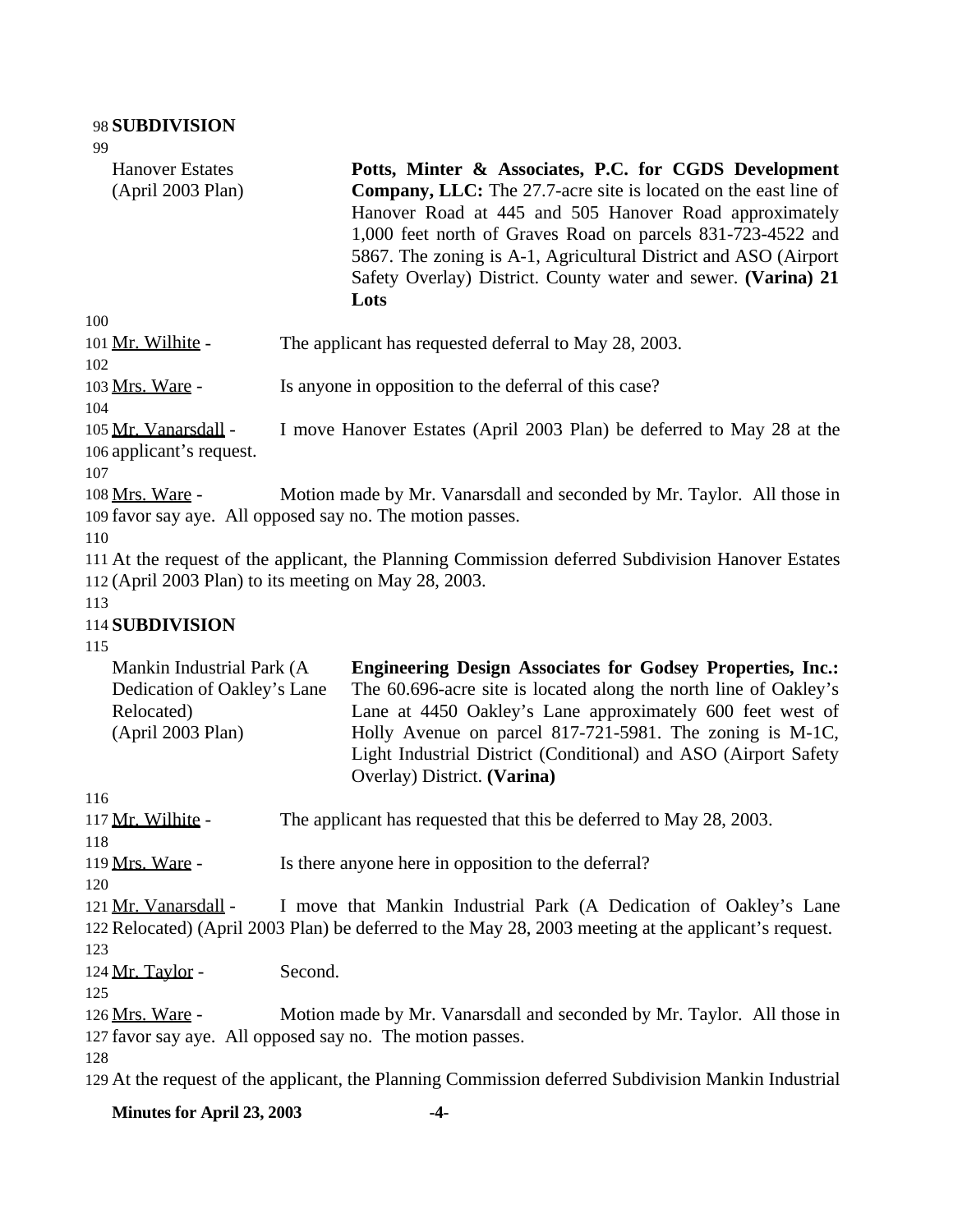130 Park (A Dedication of Oakley's Lane Relocated) (April 2003 Plan) to its meeting on May 28, 131 2003.

132

### 133 **SUBDIVISION (Deferred from the March 26, 2003, Meeting)**

134

| Newstead Landing<br>(A Resubdivision of Newstead<br>Landing, Section A and a Portion<br>of Newstead Farms)<br>(September 2002 Plan) | <b>Engineering Design Associates for Newstead Landing L.C.:</b><br>The 52.7-acre site is located on the south line of Kingsland<br>Road 140 feet east of Osborne Landing (private road) on parcels<br>808-670-1962, 3363, 4865, 6169, 1028; 808-668-9806 and 809-<br>668-6715. The zoning is A-1, Agricultural District. Private<br>central water and central sewer system. (Varina)<br>30 Lots |
|-------------------------------------------------------------------------------------------------------------------------------------|-------------------------------------------------------------------------------------------------------------------------------------------------------------------------------------------------------------------------------------------------------------------------------------------------------------------------------------------------------------------------------------------------|
|-------------------------------------------------------------------------------------------------------------------------------------|-------------------------------------------------------------------------------------------------------------------------------------------------------------------------------------------------------------------------------------------------------------------------------------------------------------------------------------------------------------------------------------------------|

135

136 Mr. Wilhite - The applicant has requested a deferral to May 28, 2003. 137

138 Mrs. Ware - Is there anyone in opposition to the deferral?

139

140 Mr. Vanarsdall - I move that Newstead Landing be deferred to May 28, 2003 at the 141 applicant's request.

142

143 Mr. Archer - Second.

144

145 Mrs. Ware - Motion made by Mr. Vanarsdall and seconded by Mr. Archer. All in favor 146 say aye. All opposed say no. The motion passes.

147

148 At the request of the applicant, the Planning Commission deferred Newstead Landing (A 149 Resubdivision of Newstead Landing, Section A, and a Portion of Newstead Farms) (September 150 2002 Plan) to its meeting on May 28, 2003.

#### 151

#### 152 **PLAN OF DEVELOPMENT (Deferred from the March 26, 2003, Meeting)**  153

POD-22-03 Bethlehem Road Office Building – Bethlehem Road **Engineering Design Associates for Hugh W. Owens:** Request for approval of a plan of development, as required by Chapter 24, Section 24-106 of the Henrico County Code, to construct a two-story, 6,450 square foot office building. The 2.58-acre site is located at 6501 Old Bethlehem Road on parcels 769-745-9774 and 770-745-1768. The zoning is O-2C, Office District (Conditional). County water and sewer. **(Brookland)**

154

155 Mr. Wilhite - The last request we are aware of is POD-22-03. The applicant requests a 156 deferral to May 28, 2003.

157

158 Mrs. Ware - Is there anyone in opposition to the deferral?

159

160 Mr. Vanarsdall - I move that POD-22-03, Bethlehem Road Office Building – Bethlehem

**Minutes for April 23, 2003 -5-**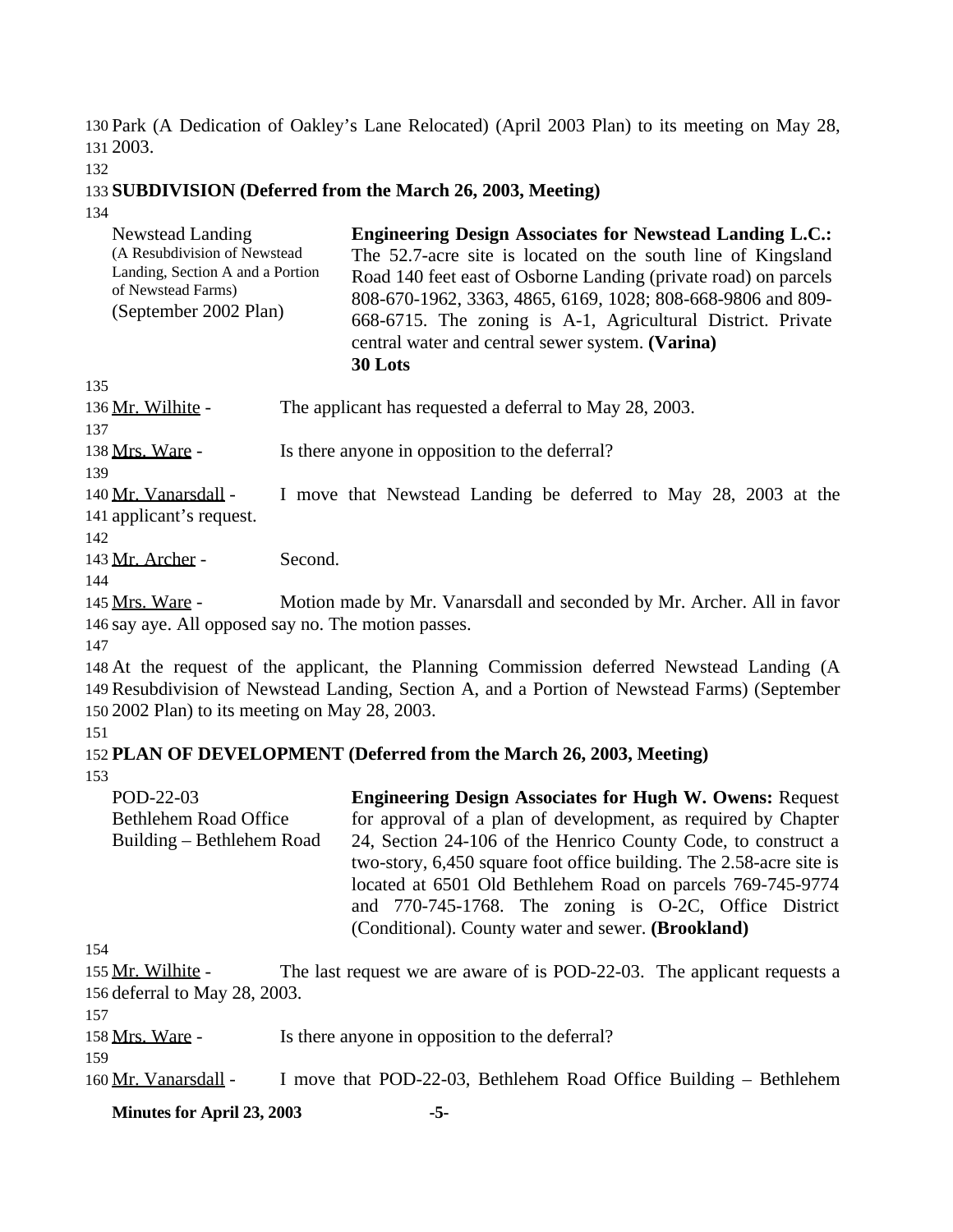Road, be deferred to May 28, 2003 at the applicant's request.

Mr. Archer - Second.

 Mrs. Ware - Motion made by Mr. Vanarsdall and seconded by Mr. Archer. All in favor say aye. All opposed say no. The motion passes.

 At the applicant's request, the Planning Commission deferred POD-22-03, Bethlehem Road Office Building – Bethlehem Road, to its meeting on May 28, 2003.

 Mr. Marlles - Madam Chairman, the next item on the agenda is the Expedited Agenda. For the benefit of the ladies and gentlemen in the audience, items on the Expedited Agenda are items for which staff is recommending approval. The Planning Commission member from the District has no issues and there is no known citizen opposition. If there is citizen opposition, this item can be taken off the agenda and put on the regular rotation. The agenda items again will be presented by Mr. Kevin Wilhite.

# **TRANSFER OF APPROVAL**

| POD-69-91<br><b>American Bearing</b> | <b>Frank H. Seldes:</b> Request for approval of a transfer of approval,<br>as required by Chapter 24, Section 24-106 of the Henrico County<br>Code from B. K. Katherman to Frank H. Seldes. The .784-acre<br>site is located at 2419 Westwood Avenue parcels 777-734-9111<br>and 9611. The zoning is M-1, Light Industrial District. County<br>water and sewer. (Brookland) |
|--------------------------------------|-----------------------------------------------------------------------------------------------------------------------------------------------------------------------------------------------------------------------------------------------------------------------------------------------------------------------------------------------------------------------------|
| 180                                  |                                                                                                                                                                                                                                                                                                                                                                             |

Mrs. Ware - Is there any opposition to hearing this case on the Expedited Agenda?

183 Mr. Vanarsdall - I move that POD-69-91, American Bearing, be approved on the Expedited Agenda as recommended by staff with Condition No. 1.

186 Mr. Archer - Second.

 Mrs. Ware - Motion made by Mr. Vanarsdall and seconded by Mr. Archer. All in favor say aye. All opposed say no. The motion passes.

 The Planning Commission approved Transfer of Approval for POD-69-91, American Bearing, subject to the owner accepting and agreeing to be responsible for continued compliance with the conditions of the original approval and the following additional condition:

 1. The site deficiencies, as identified in the inspection report, dated **February 24, 2003,** shall be corrected by **July 23, 2003**.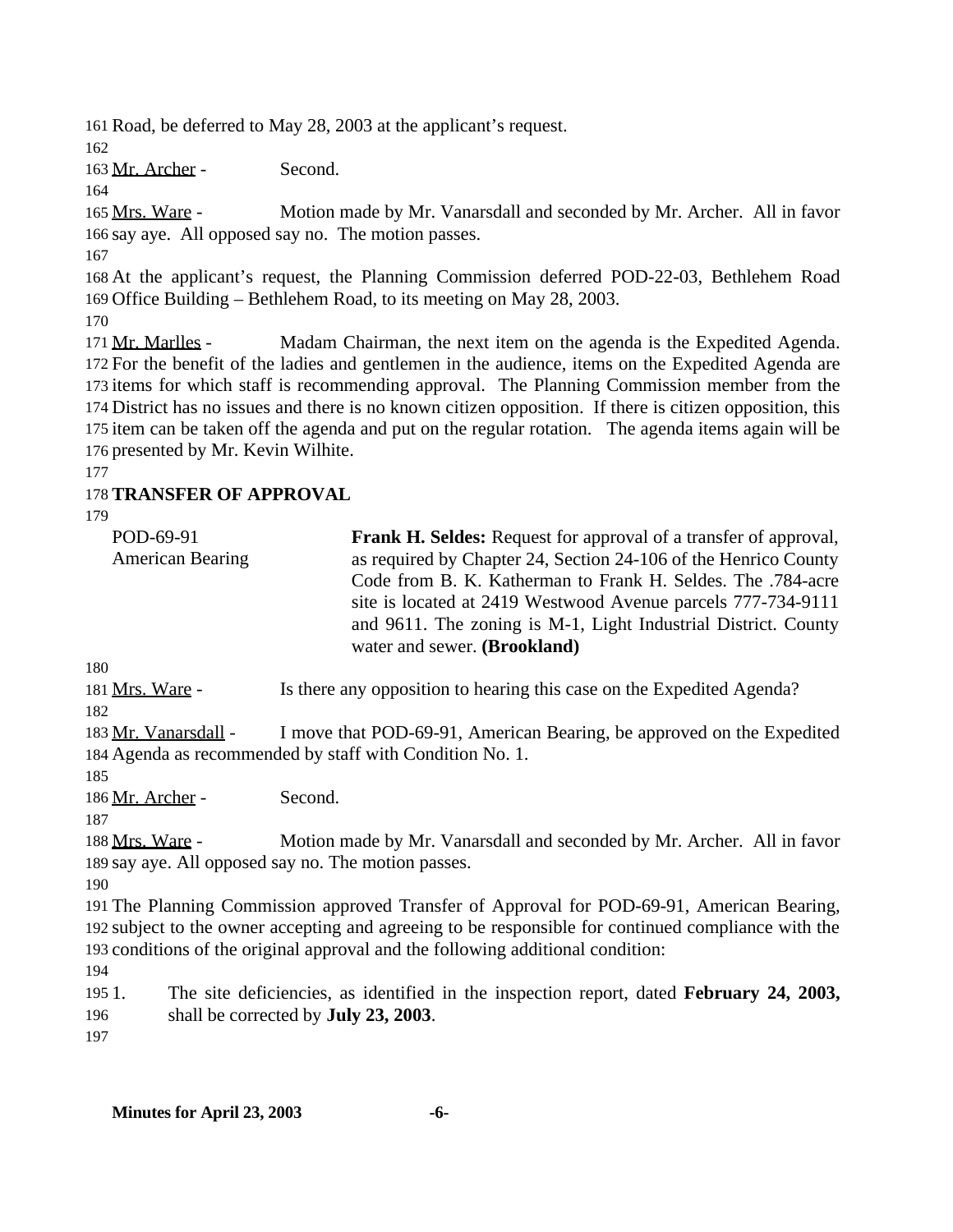## 197 **TRANSFER OF APPROVAL (Deferred from the March 26, 2003, Meeting)**

198

| POD-10-86                    | Grubb & Ellis for Moudilos Family, LLC: Request for              |
|------------------------------|------------------------------------------------------------------|
| Triangle Park Retail Shops - | approval of a transfer of approval, as required by Chapter 24,   |
| 7110 Patterson Avenue        | Section 24-106 of the Henrico County Code from 7110 Patterson    |
| (State Route 6)              | LLC & Russell Malone III to Moudilos Family, LLC. The 1.15-      |
|                              | acre site is located on the north side of Patterson Avenue (U.S. |
|                              | Route 6) approximately 400 feet west of Three Chopt Road on      |
|                              | parcels 763-740-1061 and 1271. The zoning is B-1, Business       |
|                              | District and B-2C, Business District (Conditional). County       |
|                              | water and sewer. (Tuckahoe)                                      |

199

200 Mrs. Ware - Is there any opposition to hearing this case on the Expedited Agenda? All 201 right. I move that POD-10-86, Triangle Park Retail Shops – 7110 Patterson Avenue (State Route 202 6), be approved based on the conditions stated and the additional condition No. 1.

203

204 Mr. Vanarsdall - Second.

205

206 Mrs. Ware - Motion made by Mrs. Ware and second by Mr. Vanarsdall. All in favor 207 say aye. All opposed say no. The motion passes.

208

 The Planning Commission approved Transfer of Approval for POD-10-86, Triangle Park Retail Shops – 7110 Patterson Avenue (State Route 6), subject to the applicant accepting and agreeing to be responsible for continued compliance with the conditions of original approval and the following additional condition:

213

214 1. The site deficiencies, as identified in the inspection report dated **March 11, 2003** shall be 215 corrected by **May 2, 2003**.

216

### 217 **PLAN OF DEVELOPMENT**

218

POD-28-03 The Shoppes @ Westgate @ Wellesley (POD-22-02 Revised) **Balzer & Associates, Inc. for Wellesley Centre, L.C. and TGM Realty Investors, Inc.:** Request for approval of a revised plan of development, as required by Chapter 24, Section 24-106 of the Henrico County Code, to construct a one-story, 36,862 square foot shopping center. The 6.633-acre site is located at the intersection of W. Broad Street (U.S. Route 250) and Lauderdale Drive on parcel 737-762-4724. The zoning is B-2C, Business District (Conditional) and WBSO (West Broad Street Overlay) District. County water and sewer. **(Three Chopt)** 219 220 Mrs. Ware - Is there any opposition to hearing this case on the Expedited Agenda? Mr.

221 Taylor. 222

223 Mr. Taylor - I move that POD-28-03, The Shoppes @ Westgate @ Wellesley, be

**Minutes for April 23, 2003 -7-**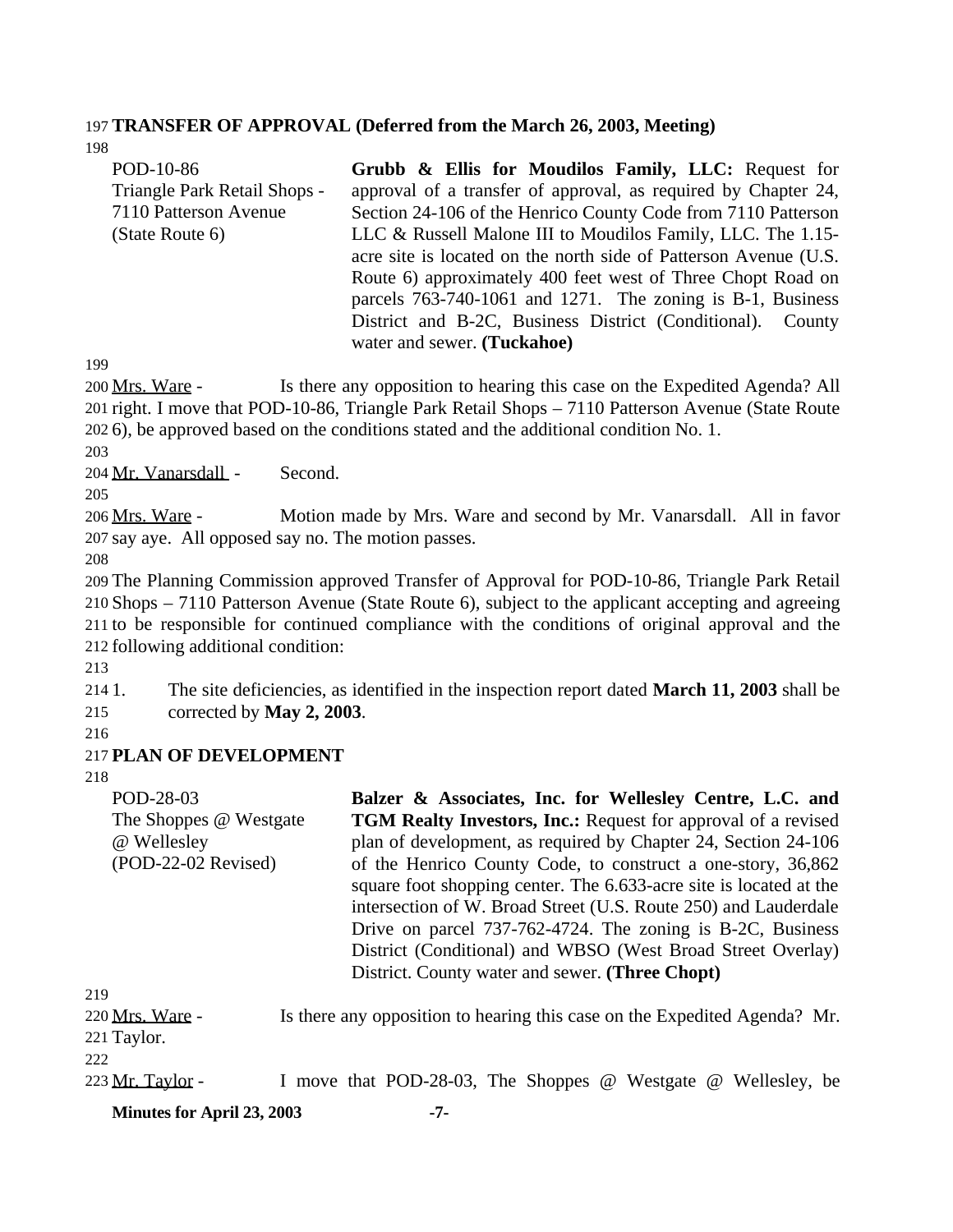approved on the Expedited Agenda subject to standard conditions for developments of this type and the additional conditions Nos. 9 and 11 Amended and 23 through 40.

Mr. Vanarsdall - Second.

229 Mrs. Ware - We have a motion by Mr. Taylor and a second by Mr. Vanarsdall. All in favor say aye. All opposed say no. The motion passes.

 **9. AMENDED** - A detailed landscaping plan shall be submitted to the Planning Office for review and Planning Commission approval prior to the issuance of any occupancy permits.

 **11. AMENDED** - Prior to the installation of the site lighting equipment, a plan including depictions of light spread and intensity diagrams, and fixture and specifications and mounting height details shall be submitted for Planning Office review and Planning Commission approval.

23. Only retail business establishments permitted in a B-2C zone may be located in this center.

 24. The ground area covered by all the buildings shall not exceed in the aggregate 25 percent of 241 the total site area.

25. No merchandise shall be displayed or stored outside of the building(s) or on sidewalk(s).

 26. The easements for drainage and utilities as shown on approved plans shall be granted to the County in a form acceptable to the County Attorney prior to any occupancy permits

 being issued. The easement plats and any other required information shall be submitted to the County Real Property Agent at least sixty (60) days prior to requesting occupancy

permits.

 27. The developer shall provide fire hydrants as required by the Department of Public Utilities and Division of Fire.

28. A standard concrete sidewalk shall be provided along the east side of Lauderdale Drive.

29. All repair work shall be conducted entirely within the enclosed building.

- 30. Outside storage shall not be permitted.
- 31. The proffers approved as a part of zoning case C-75C-02 shall be incorporated in this approval.

 32. The developer shall install an adequate restaurant ventilating and exhaust system to minimize smoke, odors, and grease vapors. The plans and specifications shall be included with the building permit application for review and approval. If, in the opinion of the County, the type system provided is not effective, the Commission retains the rights to review and direct the type of system to be used.

- 33. Any necessary off-site drainage and/or water and sewer easements must be obtained in a form acceptable to the County Attorney prior to final approval of the construction plans.
- 34. Deviations from County standards for pavement, curb or curb and gutter design shall be approved by the County Engineer prior to final approval of the construction plans by the
- Department of Public Works.
- 35. The loading areas shall be subject to the requirements of Chapter 24, Section 24-97(b) of the Henrico County Code.
- 36. Insurance Services Office (ISO) calculations must be included with the plans and contracts and must be approved by the Department of Public Utilities prior to the issuance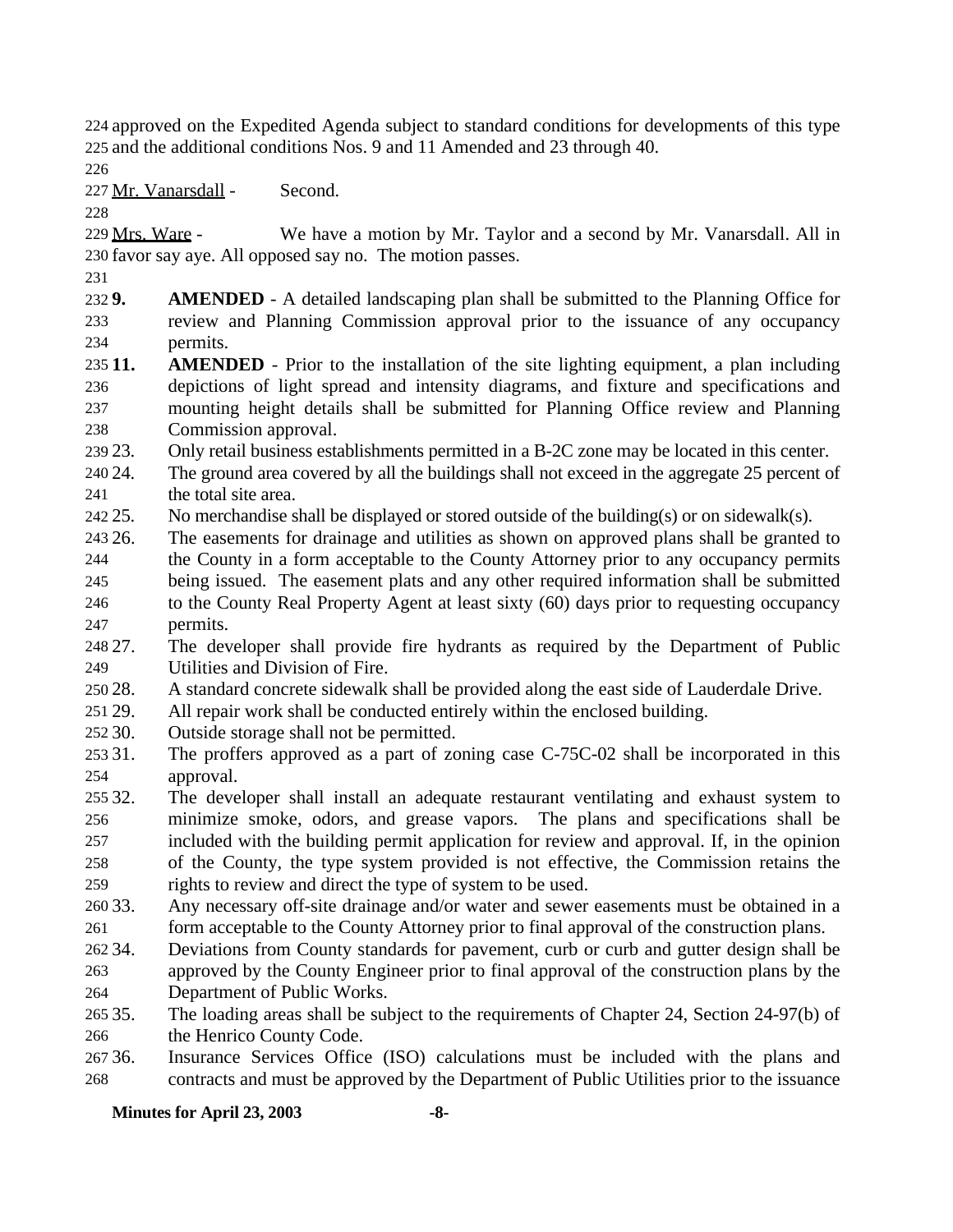of a building permit.

 37. Approval of the construction plans by the Department of Public Works does not establish the curb and gutter elevations along the Henrico County maintained right-of-way. The elevations will be set by Henrico County.

 38. Evidence of a joint ingress/egress and maintenance agreement must be submitted to the Planning Office and approved prior to issuance of a certificate of occupancy for this development.

 39. The conceptual master plan, as submitted with this application, is for planning and information purposes only.

- 40. The location of all existing and proposed utility and mechanical equipment (including HVAC units, electric meters, junction and accessory boxes, transformers, and generators) shall be identified on the landscape plans. All equipment shall be screened by such measures as determined appropriate by the Director of Planning or the Planning Commission at the time of plan approval**.**
- 

### **LANDSCAPE & LIGHTING PLAN**

LP/POD-39-02 Cost Plus @ Brookhollow **Timmons Group for Glenbrook Properties:** Request for approval of a landscape and lighting plan as required by Chapter 24, Sections 24-106 and 24-106.2 of the Henrico County Code. The 9.593-acre site is located on the northwest intersection of W. Broad Street (U.S. Route 250) and Brookriver Drive on parcel 743-761-2163. The zoning is M-1C, Light Industrial District and WBSO (West Broad Street Overlay) District. County water and sewer. **(Three Chopt)**

287 Mr. Wilhite - On Page 2 of your Addendum there is a revised caption that corrects the project name.

 Mrs. Ware - Is there anyone in opposition to hearing this case on the Expedited Agenda? Mr. Taylor.

 Mr. Taylor - Madam Chairman, I move approval of LP/POD-39-02, Cost Plus @ Brookhollow, subject to the annotations on the plan and standard conditions for landscape and lighting plans.

Mr. Vanarsdall - Second.

 Mrs. Ware - Motion made by Mr. Taylor, seconded by Mr. Vanarsdall. All in favor say aye. All opposed say no. The motion passes.

 The Planning Commission approved LP/POD-39-02, Cost Plus @ Brookland, subject to the annotations on the plans and the standard conditions for landscape and lighting plans.

### **SUBDIVISION**

**Minutes for April 23, 2003 -9-**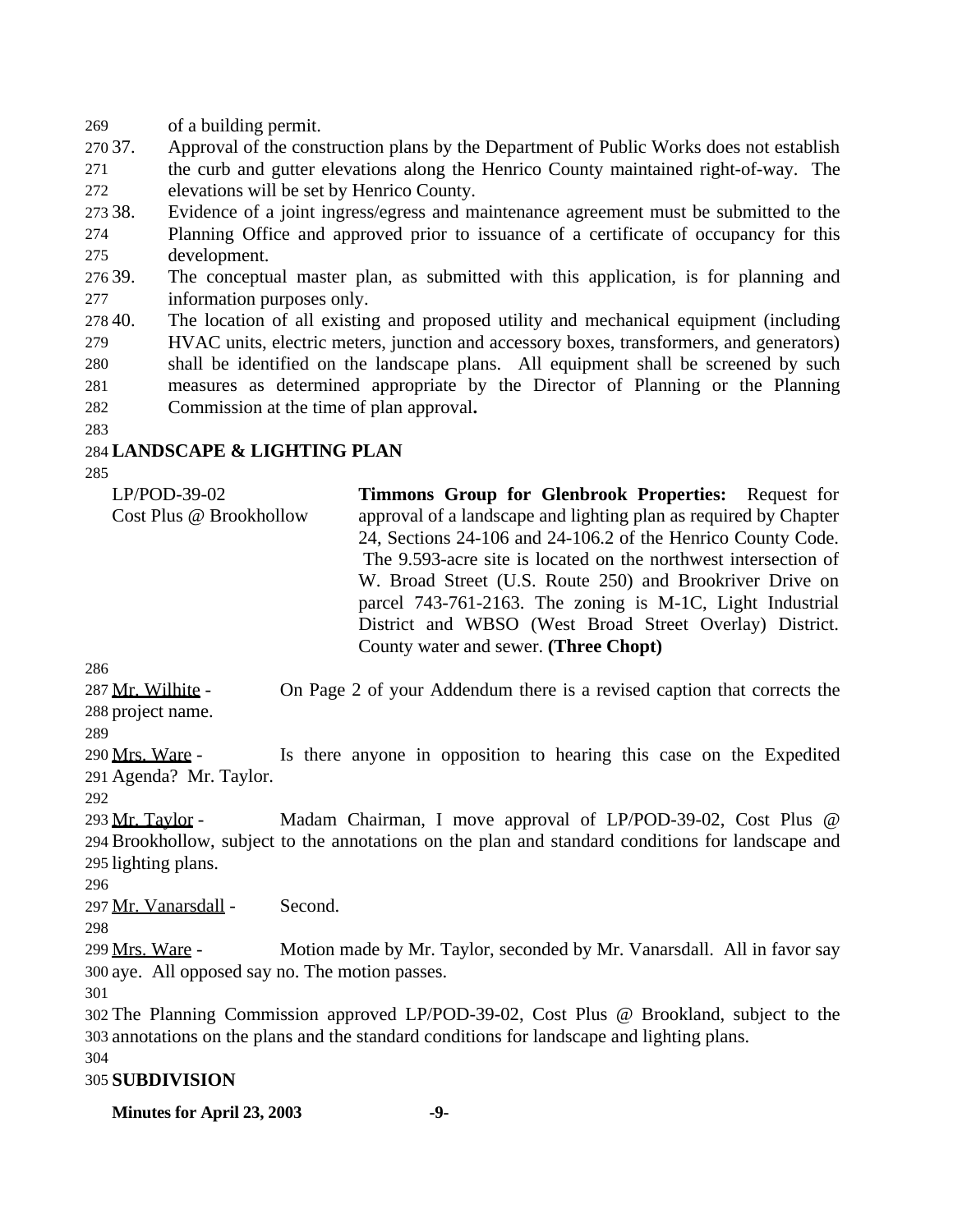306

| <b>Sterling Forest Parkway</b> | Bay Design Group for County of Henrico: The .4364-acre site                               |  |  |
|--------------------------------|-------------------------------------------------------------------------------------------|--|--|
| (Apri1 2003 Plan)              | is located between Wilkinson Road and Diane Lane on parcel                                |  |  |
|                                | 793-753-4548. The zoning is R-2, One-Family Residence                                     |  |  |
|                                | District and R-2AC, One-Family Residence District                                         |  |  |
|                                | (Conditional). County water and sewer. (Fairfield) 0 Lots                                 |  |  |
| 307                            |                                                                                           |  |  |
| 308 Mrs. Ware -                | Is there any opposition to hearing this case on the Expedited Agenda? Mr.                 |  |  |
| 309 Archer.                    |                                                                                           |  |  |
| 310                            |                                                                                           |  |  |
| 311 Mr. Archer -               | Madam Chairman, I move conditional approval subject to the annotations                    |  |  |
|                                | 312 on the plans and the standard conditions for subdivisions served by public utilities. |  |  |

313

314 Mr. Vanarsdall - Second.

315

316 Mrs. Ware - Motion made by Mr. Archer, seconded by Mr. Vanarsdall. All in favor say 317 aye. All opposed say no. The motion is passed.

318

319 The Planning Commission granted conditional approval to Subdivision Sterling Forest Parkway 320 (April 2003 Plan), subject to the annotations on the plans and the standard conditions for 321 subdivisions served by public utilities.

322

### 323 **PLAN OF DEVELOPMENT & LIGHTING PLAN**

#### 324

POD-29-03 Jared @ Short Pump Town Center (POD-6-01 Revised) **McKinney & Company for Short Pump Town Center, LLC and West Broad Street & Hagen Drive Development:** Request for approval of a plan of development and lighting plan, as required by Chapter 24, Section 24-106 of the Henrico County Code, to construct a one-story, 6,075 square foot retail building in a regional shopping center. The 0.82-acre site is located on the north line of W. Broad Street (U.S. Route 250), northeast of its intersection with Spring Oak Drive on part of parcel 739-762- 1061. The zoning is B-3C, Business District (Conditional) and WBSO (West Broad Street Overlay) District. Private water and sewer. **(Three Chopt)**

325

326 Mr. Wilhite - At this time you are being handed out a copy of the architectural plans. There is no change to the architectural plans. They just replace the rendering that was in your packet that didn't reproduce very well. However, there is one annotation change. The annotation regarding the entrance onto the eastern access road has been revised. Staff is recommending that an entrance be provided which would be shifted northward approximately 50 feet and a 100-ft. turn lane with a 75-ft. taper will be provided. With that annotation change, staff would recommend approval.

333

334 Mr. Vanarsdall - Madam Chairman, I have a question. He may have covered it. What is

**Minutes for April 23, 2003 -10-**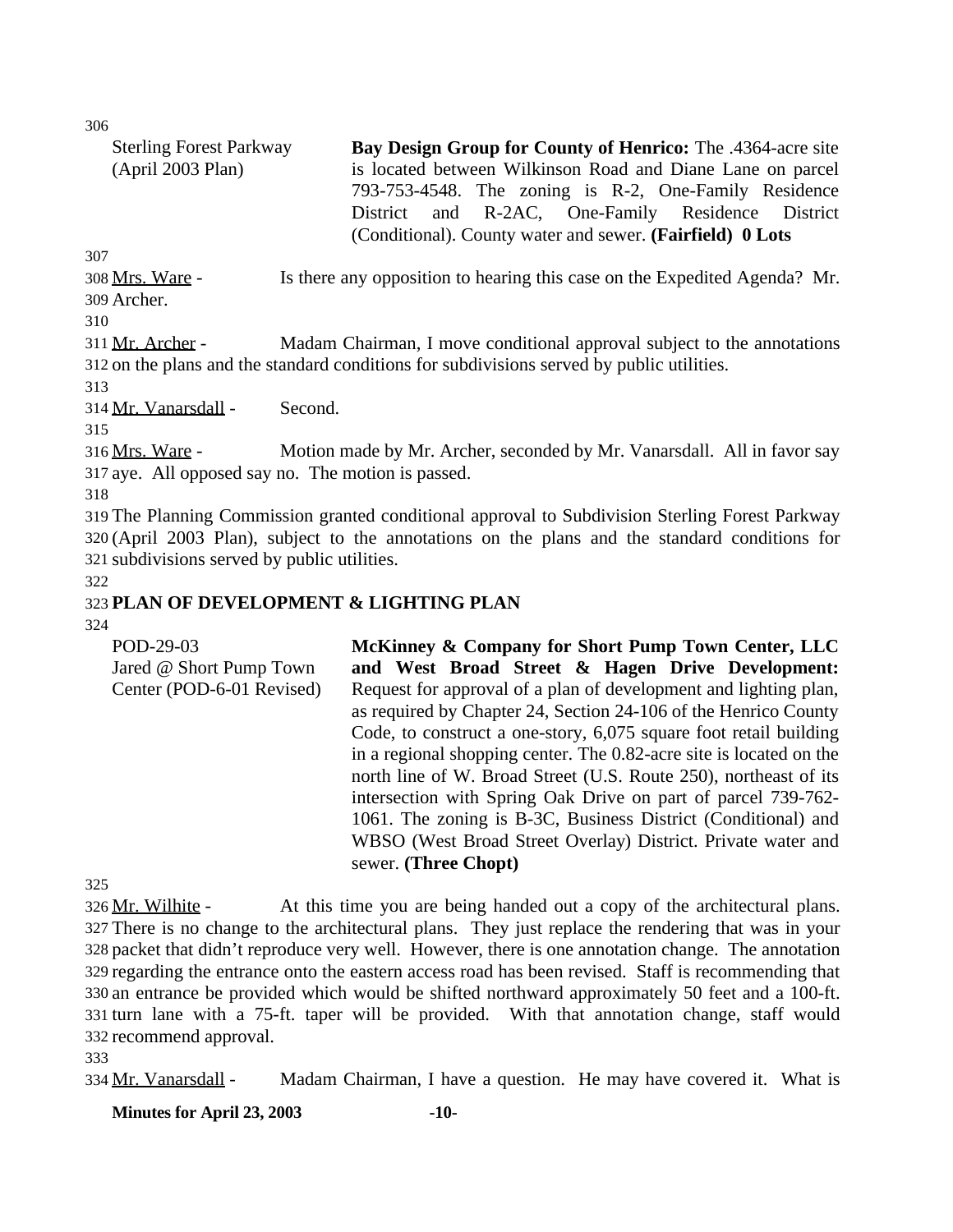the date of this?

337 Mr. Wilhite - We received that Thursday of last week, but that is not a revised plan. That just replaces the rendering in the packet.

Mr. Taylor - We don't have to waive the time limits on it, do we?

Mr. Wilhite - No, sir.

Mr. Vanarsdall - Thank you.

346 Mrs. Ware - Is there anyone opposed to hearing this case on the Expedited Agenda? Mr. Taylor.

 Mr. Taylor - Madam Chairman, I move approval of POD-29-03, Jared @ Short Pump Town Center (POD-6-01 Revised), subject to the standard conditions for developments of this type and additional conditions Nos. 11B and 23, 24,25, 26, 27 and 28, and the annotations on the plans.

354 Mr. Vanarsdall - Motion was made by Mr. Taylor and seconded by Mr. Vanarsdall. All in favor say aye. All opposed say no. The motion passes.

 The Planning Commission approved Plan of Development and Lighting Plan for POD-29-03, Jared @ Short Pump Town Center (POD-6-01 Revised), subject to the annotations on the plans, the standard conditions for developments of this type, and the following additional conditions: 

 11B. Prior to the approval of an electrical permit application and installation of the site lighting equipment, a plan including light spread and intensity diagrams, and fixture specifications and mounting heights details shall be revised as annotated on the staff plan and included with the construction plans for final signature.

 23. The developer shall provide fire hydrants as required by the Department of Public Utilities and Division of Fire.

24. Outside storage shall not be permitted.

 25. The proffers approved as a part of zoning case C-29C-98 shall be incorporated in this approval.

 26. Deviations from County standards for pavement, curb or curb and gutter design shall be approved by the County Engineer prior to final approval of the construction plans by the Department of Public Works.

 27. Insurance Services Office (ISO) calculations must be included with the plans and contracts and must be approved by the Department of Public Utilities prior to the issuance of a building permit.

 28. The location of all existing and proposed utility and mechanical equipment (including HVAC units, electric meters, junction and accessory boxes, transformers, and generators) shall be identified on the landscape plans. All equipment shall be screened by such measures as determined appropriate by the Director of Planning or the Planning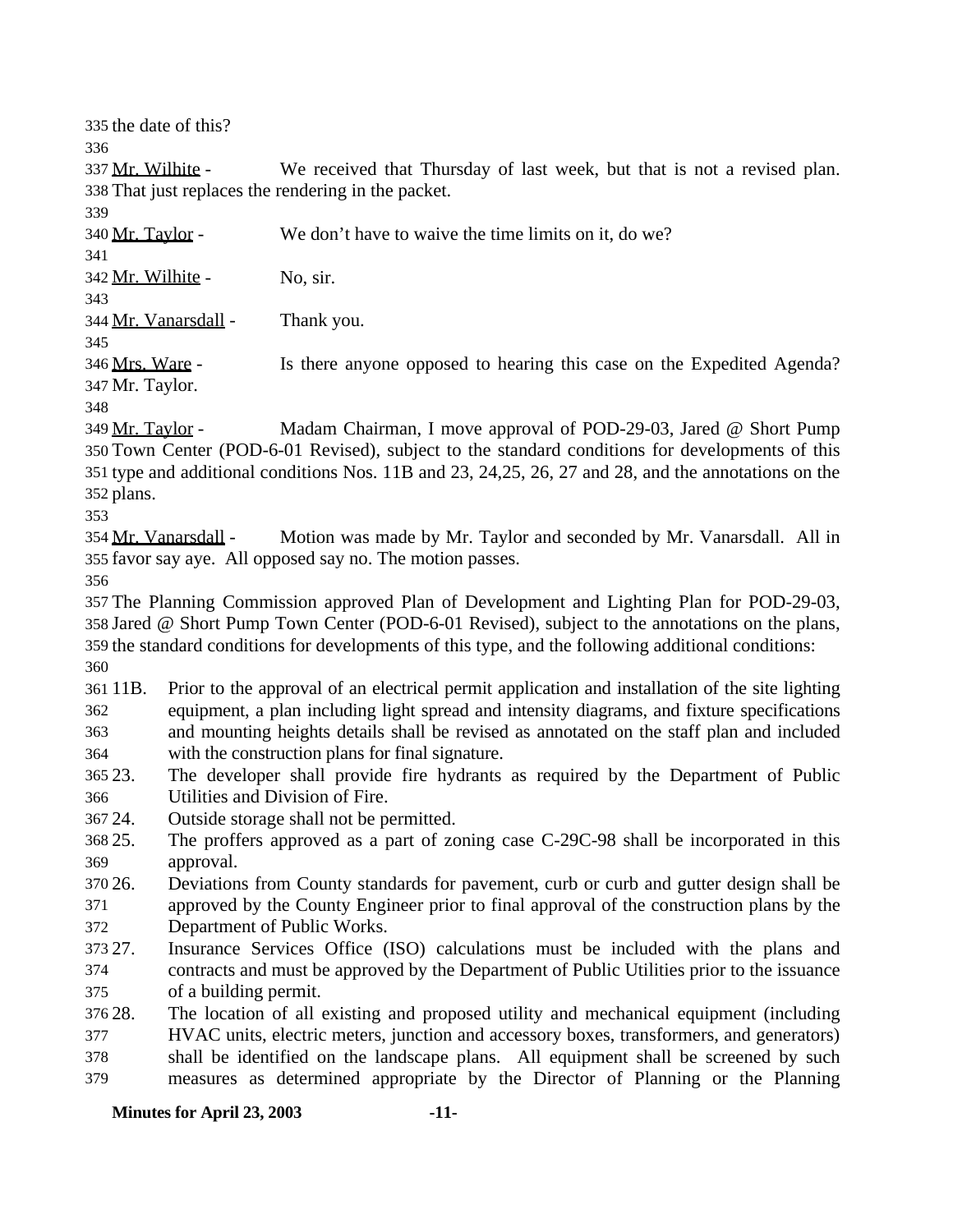Commission at the time of plan approval**.**

#### **SUBDIVISION**

Old Hanover

| (April 2003 Plan)    | Homes, Inc.: The 12.19-acre site is located on the north line of<br>Old Hanover Road between I-295 and Young Drive on parcels<br>833-725-2005 and 3607. The zoning is A-1, Agricultural District<br>and ASO (Airport Safety Overlay) District. County water and<br>septic tank/drainfield. (Varina) 8 Lots |
|----------------------|------------------------------------------------------------------------------------------------------------------------------------------------------------------------------------------------------------------------------------------------------------------------------------------------------------|
| 384                  |                                                                                                                                                                                                                                                                                                            |
| 385 Mrs. Ware -      | Is there any opposition to hearing this case on the Expedited Agenda?                                                                                                                                                                                                                                      |
| 386                  |                                                                                                                                                                                                                                                                                                            |
| 387 Mr. Vanarsdall - | Madam Chairman, I move Old Hanover (April 2003 Plan) be approved on                                                                                                                                                                                                                                        |
|                      | 388 the Expedited Agenda with the standard conditions for subdivisions served by public water and                                                                                                                                                                                                          |
|                      | 389 septic tank/drainfield and additional conditions Nos. 12 and 13.                                                                                                                                                                                                                                       |
| 390                  |                                                                                                                                                                                                                                                                                                            |
| 391 Mr. Taylor -     | Second.                                                                                                                                                                                                                                                                                                    |
| 392                  |                                                                                                                                                                                                                                                                                                            |
| 393 Mrs. Ware -      | Motion made by Mr. Vanarsdall and seconded by Mr. Taylor. All in favor                                                                                                                                                                                                                                     |
|                      | 394 say aye. All opposed say no. The motion passes.                                                                                                                                                                                                                                                        |
| 395                  |                                                                                                                                                                                                                                                                                                            |
|                      | 396 The Planning Commission granted conditional approval to Subdivision Old Hanover (April 2003                                                                                                                                                                                                            |
|                      | 397 Plan), subject to the standard conditions for subdivisions served by public water and septic                                                                                                                                                                                                           |
|                      | 398 tank/drainfield and the following additional conditions:                                                                                                                                                                                                                                               |
| 399                  |                                                                                                                                                                                                                                                                                                            |
|                      |                                                                                                                                                                                                                                                                                                            |

**Goodfellow, Jalbert, Beard & Associates, Inc. for Hopper**

 12. The detailed plant list and specifications for the landscaping to be provided within the 25- foot-wide planting strip easement along I-295 shall be submitted to the Planning Office for

review and approval prior to recordation of the plat.

13. Each lot shall contain at least one acre.

#### **SUBDIVISION**

| Fortune Heights                        | Edwards, Kretz, Lohr & Associates for Virginia A. Johnson:                |
|----------------------------------------|---------------------------------------------------------------------------|
| (April 2003 Plan)                      | The 0.998-acre site is located at the northeast intersection of           |
|                                        | Fortune Road and Ardmore Drive, approximately 300 feet south              |
|                                        | of Parham Road, on parcel 759-753-9152. The zoning is R-3,                |
|                                        | One-Family Residence District. County water and sewer. (Three             |
|                                        | Chopt) 3 Lots                                                             |
| 407 <u>Mrs. Ware</u> -<br>$100$ Toylor | Is there any opposition to hearing this case on the Expedited Agenda? Mr. |

Taylor.

 Mr. Taylor - Madam Chairman, I move that Subdivision Plan for Fortune Heights (April 2003 Plan) be approved on the Expedited Agenda, subject to the annotations on the plan, standard conditions for subdivisions served by public utilities and additional conditions Nos. 12

**Minutes for April 23, 2003 -12-**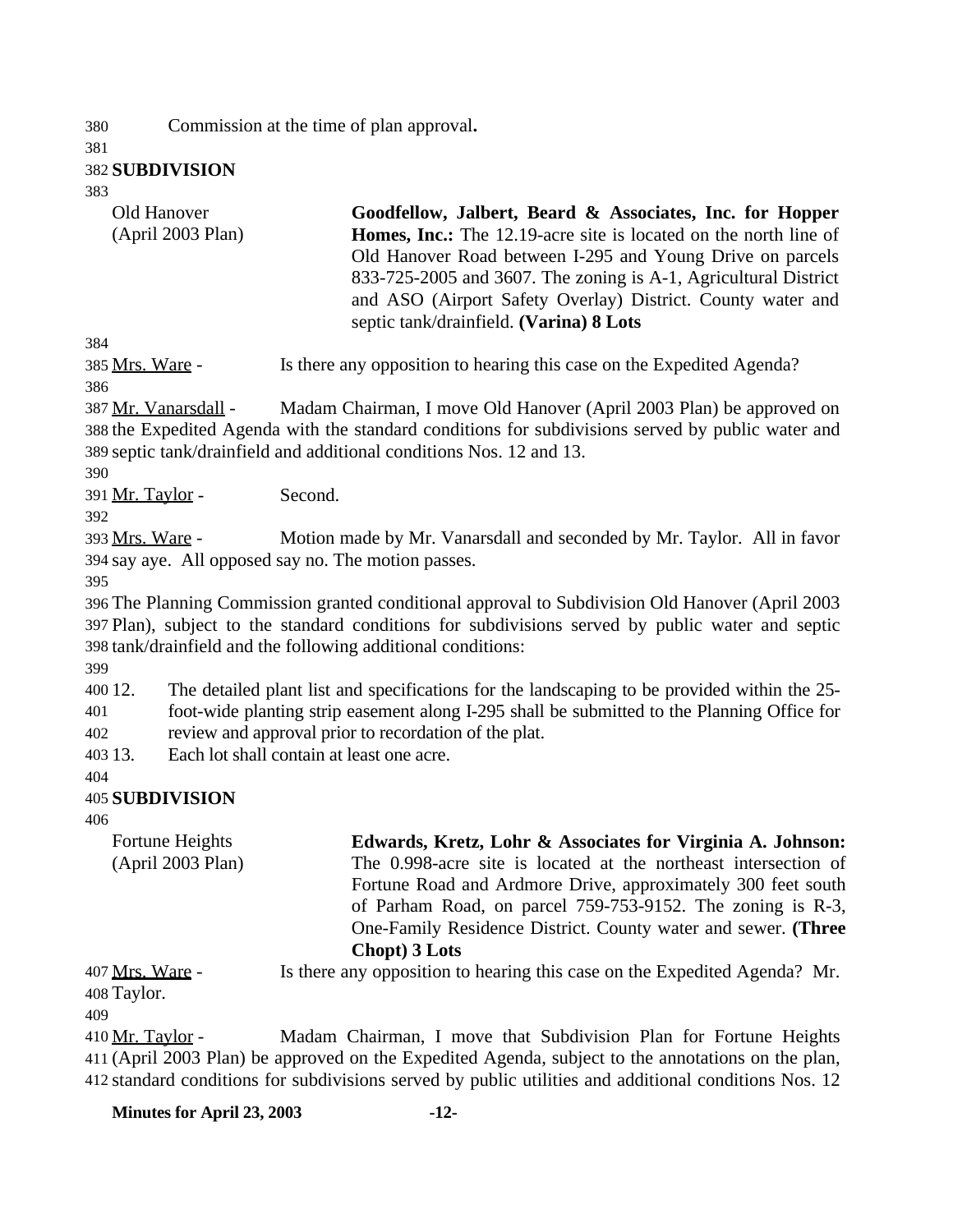413 and 13.

414

415 Mr. Vanarsdall - Second.

416

417 Mrs. Ware - Motion made by Mr. Taylor, seconded by Mr. Vanarsdall. All in favor say 418 aye. All opposed say no. The motion passes.

419

420 The Planning Commission granted conditional approval to Subdivision Fortune Heights (April 421 2003 Plan), subject to the standard conditions for subdivisions served by public utilities, the 422 annotations on the plan and the following additional conditions:

423

424 12. Each lot shall contain at least 11,000 square feet.

425 13. Any necessary offsite drainage easements must be obtained prior to approval of the 426 construction plan by the Department of Public Works.

427

428 Mrs. Ware - That is it for Expedited. We are going to switch our schedule and hear Mr. 429 Archer's case first. Do you need to go over Subdivisions Extensions?

430

431

### 432 **FOR INFORMATIONAL PURPOSE ONLY**

433

| <b>Subdivision</b>                           | <b>Magisterial</b><br><b>District</b> | Original No.<br>of Lots | <b>Remaining</b><br>Lots | <b>Previous</b><br><b>Extensions</b> | Year(s)<br><b>Extended</b> |
|----------------------------------------------|---------------------------------------|-------------------------|--------------------------|--------------------------------------|----------------------------|
| <b>Sadler Grove</b><br>(April 2001 Plan)     | <b>Three</b><br><b>Chopt</b>          | 56                      |                          |                                      | 3 Years<br>04/26/06        |
| <b>White Oak Forest</b><br>(April 1999 Plan) | <b>Varina</b>                         | 60                      | 9                        | $\mathbf{2}$                         | 1 Year<br>04/28/04         |

434

435 Mr. Wilhite - We have two subdivision extensions for conditional approval, both being extended administratively by the Director of Planning. The first is Sadler Grove (April 2001 Plan) located in the Three Chopt District. The other is White Oak Forest (April 1999 Plan) in the Varina District. If you have any questions, I will be happy to answer them.

439

440 Mrs. Ware - Any questions from the Commission? Thank you.

441

442 Mr. Marlles - Ladies and gentlemen, the next case is on Page 10 of the Agenda. Staff 443 report will be given by Mrs. Christina Goggin.

## 444 **PLAN OF DEVELOPMENT, TRANSITIONAL BUFFER DEVIATION & BUFFER** 445 **SCREEN MATERIAL ALTERNATIVE**

446

| POD-21-03                 | Timmons Group for Dr. Michael Zuccaro: Request for               |
|---------------------------|------------------------------------------------------------------|
| Brook Run Animal Clinic – | approval of a plan of development, transitional buffer deviation |
| 7412 Brook Road           | with buffer screen material alternative, as required by Chapter  |

**Minutes for April 23, 2003 -13-**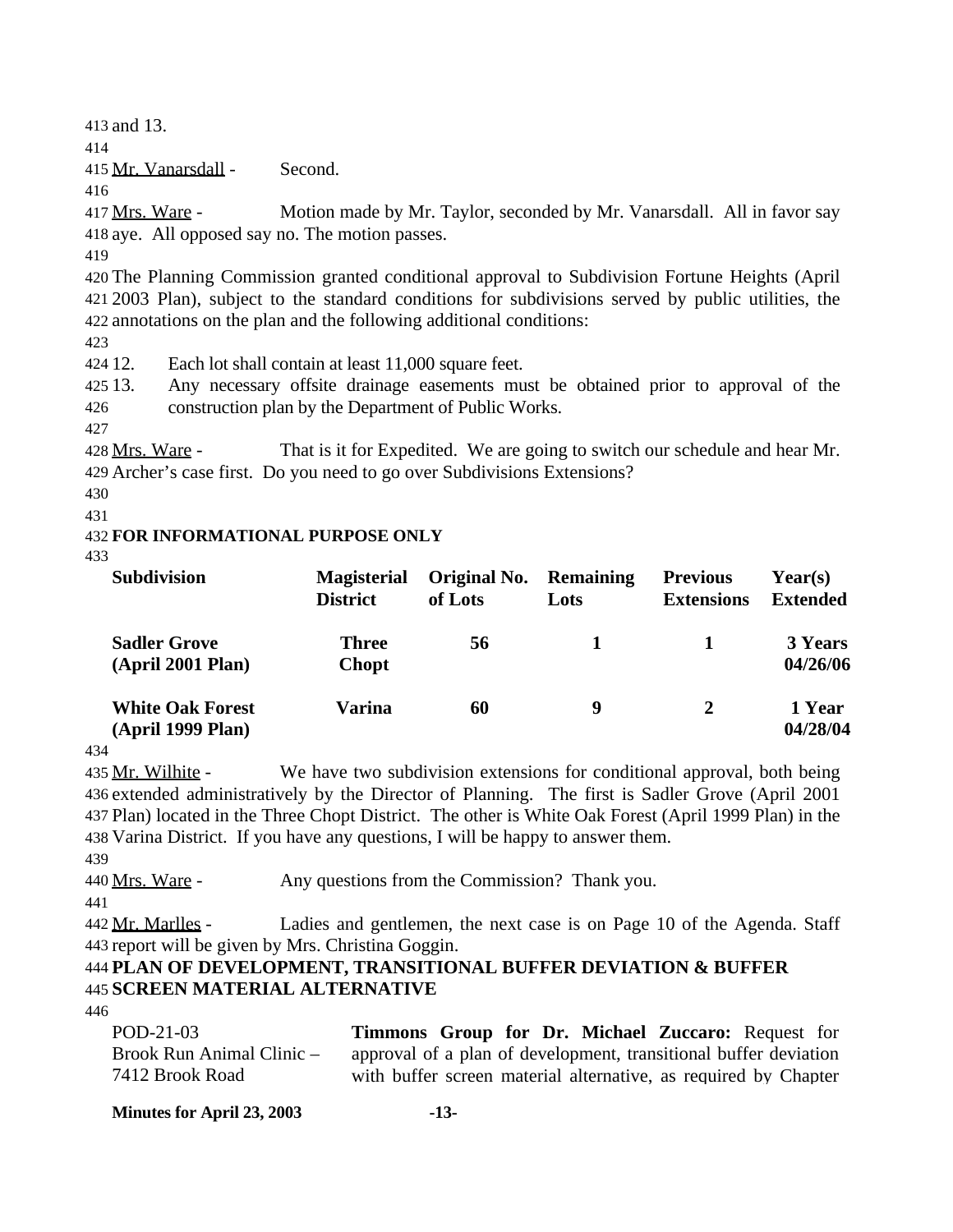(U.S. Route 1) 24, Sections 24-106 and 24-106.2(3) a of the Henrico County Code, to construct a one-story, 4,641 square foot animal clinic and related improvements. The 0.585-acre site is located on the west side of Brook Road (U. S. Route 1) approximately 400 feet north of Lakeside Avenue on parcels 784-752-5837 and 5844. The zoning is B-2, Business District. County water and sewer. **(Fairfield)**

448 Mrs. Ware - Is there any opposition to this case?

450 Ms. Goggin - Good morning. The plan handed out to you this morning in your Handout Addendum provides the necessary information for Public Works Design to recommend approval to the Planning Commission. But Public Works has not granted a 50/10 waiver for water detention, and the applicant still may have to address this issue prior to construction plan signature. And I just wanted to put that in the record so you all would know. The applicant has provided color elevations of the proposed building to accompany the black and white renderings in your Agenda. Leslie is working on that for me, so while we do that, this site was one of the first to be rehabilitated within the Brook Road Redevelopment Corridor District. Staff has worked with the Brook Road homeowners to develop minimum standards and guidelines for the corridor as it redevelops, especially concerning transitional buffers between the businesses and residences. Dr. Zuccaro, the applicant, currently has a 1,736 sq. ft. veterinary clinic at 7412 Brook Road and a 1,500 sq. ft. office building in a converted single-family dwelling at 7416 Brook Road. What Dr. Zuccaro would like to do is demolish the existing office building, which is in an older home, which has been converted, and build a 4,641 sq. ft. veterinary clinic and convert the existing veterinary hospital into office space. The site, as previously mentioned, is in an older business area, primarily developed in the 1960s and 1970s, and the property is contiguous on the western property line to R-4 Residential Zoning. Under today's code that requires a 25-foot transitional buffer. The applicant is requesting a transitional buffer with width and screen material deviation from the County Code, and the Code does permit the Planning Commission to hear and grant this request if they feel it is appropriate and is providing to meet the spirit and intent of the Ordinance. Code allows the applicant a 6-ft. brick or otherwise architecturally approved masonry fence, and that is what is in front of you today. He is asking for a 6-ft.brick crete fence and I have an example of that. It is the brick crete that we are starting to see at a lot of the newer sites, CrossRidge is one I can really think of that you can see from the public road, and this material would allow each individual developer to come by and as they develop put in the same material to provide cohesiveness for the residents and the business. Just to let you know, at first the applicant was requesting a 6-ft. wooden fence, but staff believes that this kind of material would provide a cohesive standard through the redevelopment area.

 In conjunction with the fence, the applicant would need a deviation on the planting area. Currently he has six feet. By Code he is required to have 13 and so he is requesting a deviation of 7 feet. This case will require two motions, one for the alternative material versus brick, and the landscape buffer with an additional motion for the plan of development.

 Staff recommends approval subject to the annotated plan in your packet this morning, the standard conditions for developments of this type, the additional conditions in your agenda, and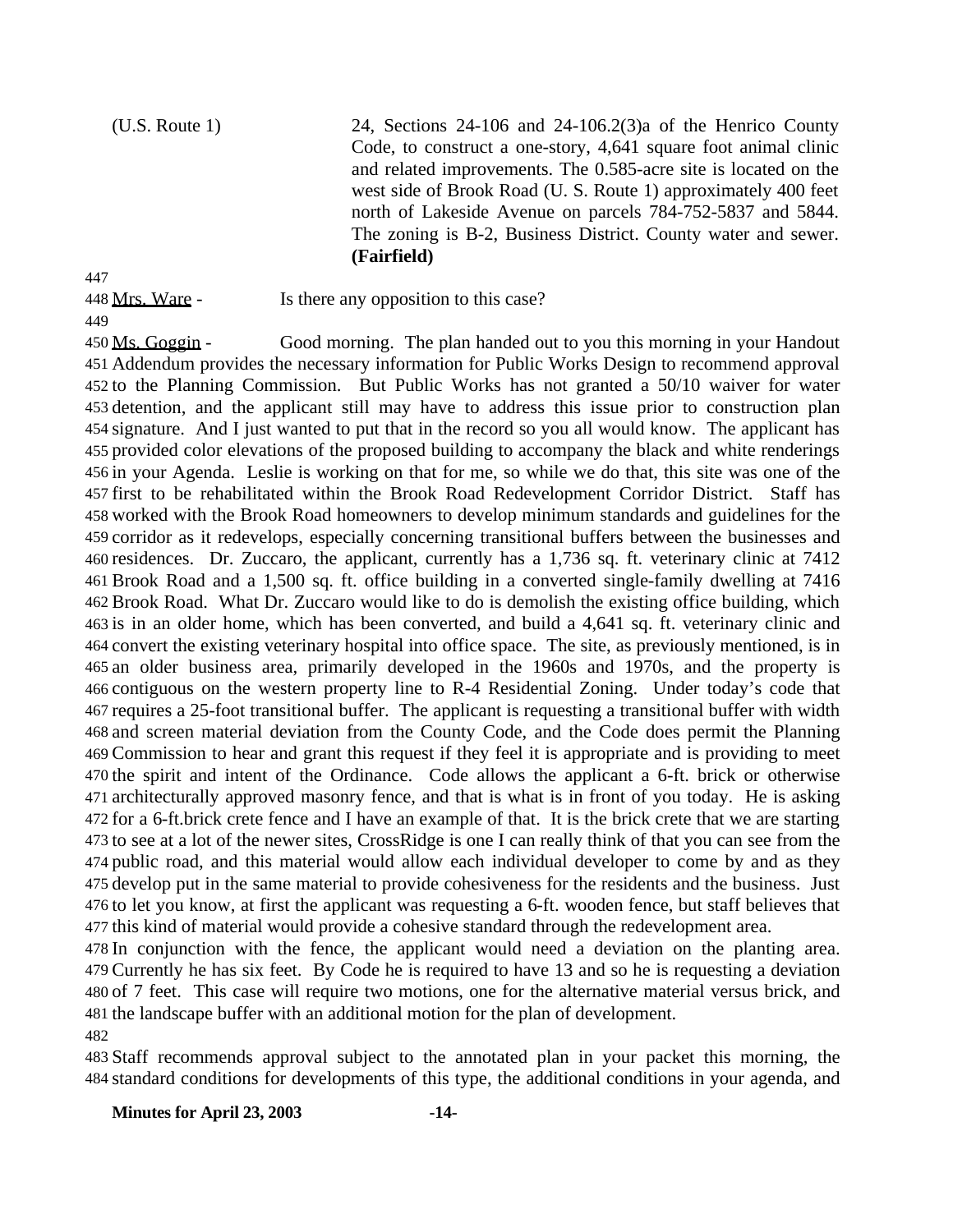staff would be happy to answer any questions the Commission may have, and we have the engineer and the architect here if you all have any questions of them.

488 Mrs. Ware - Are there any questions of Ms. Goggin?

490 Mr. Archer - Ms. Goggin, earlier in your presentation you mentioned that there was something that the applicant has to do prior to something else happening. I didn't catch all of that.

 $494 \,\mathrm{Ms}$ . Goggin - I am sorry.

496 Mr. Archer - It was something that the applicant had to do that he had not done yet, that has to be done prior to approval. What was that?

499 Ms. Goggin - They have a requirement in that area for water detention. They provided enough information to Public Works to show that it can be done, and they have asked for a waiver, but the waiver has not been granted yet by that department.

503 Mr. Archer - So, does that hold up everything until that waiver is granted even though we can do what we have to do here.

 Ms. Goggin - Yes. Just because you approve this plan, it does not grant a waiver except the transitional buffer deviation request.

 Mr. Marlles - Mr. Archer, if I could comment, too. I would like to thank the applicant for working with staff. As Ms. Goggin pointed out, this is one of the first sites within the Brook Road Enhancement Area for which the staff has been working with the community for a number of months to prepare a plan to enhance the Brook Road Corridor, and, again, we appreciate the cooperation of the applicant in working with us in terms of trying to increase the improved appearance of the Corridor and particularly the buffer between the residential and the commercial businesses fronting on Brook Road.

517 Mr. Archer - Thank you, Mr. Secretary.

Mrs. Ware - Are there any more questions for Ms. Goggin? Thank you.

521 Mr. Archer - I think we've done about all we can do with this, to be honest with you. Ms. Goggin, you have worked hard on this and we've talked about it quite a bit. I think the fence material will be the first of what I would call some significant improvements about there. If anybody has been out there, there are behind those businesses, running north to south or south to north, various types of woods, wires, galvanized fencing, all in various states of repair or disrepair, whatever the case may be, and I think this is a very viable solution to having a wood fence. It just appears to me that wood fences don't seem to last very long. They've got a definite life span and when they begin to fail, nobody seems to want to be the one to have to fix them up.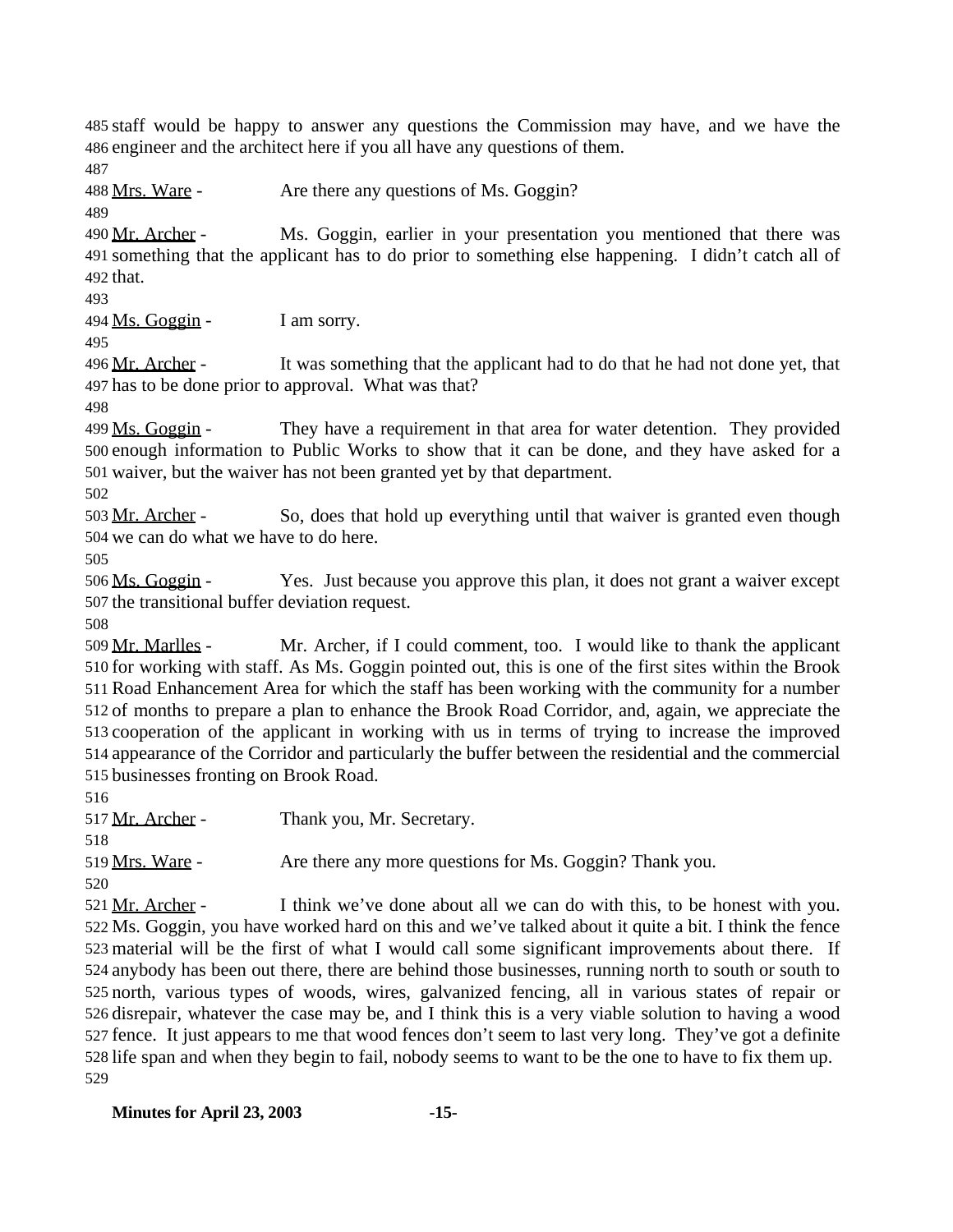OK, I need two motions, right. First I will move to allow the alternative buffer deviation and buffer screen material.

Mr. Vanarsdall - Second.

 Mrs. Ware - Motion made by Mr. Archer and seconded by Mr. Vanarsdall. All in favor say aye. All opposed say no. The motion passes.

 The Planning Commission approved the transitional buffer deviation and buffer screen material alternative for POD-21-03, Brook Run Animal Clinic – 7412 Brook Road (U. S. Route 1). 

541 Mr. Archer - And now for the case itself, I move to approve POD-21-03, Brook Run Animal Clinic – 7412 Brook Road (U. S. Route 1), subject to standard conditions for developments of this type and the additional conditions Nos. 9 Amended and Nos. 23 through 36. 

Mr. Vanarsdall - Second.

 Mrs. Ware - Motion made by Mr. Archer and seconded by Mr. Vanarsdall. All in favor say aye. All opposed say no. The motion passes.

 The Planning Commission approved POD-21-03, Brook Run Animal Clinic, 7412 Brook Road (U. S. Route 1), subject to the standard conditions for developments of this type and the following additional conditions:

 **9. AMENDED** - A detailed landscaping plan shall be submitted to the Planning Office for review and Planning Commission approval prior to the issuance of any occupancy permits.

 23. The easements for drainage and utilities as shown on approved plans shall be granted to the County in a form acceptable to the County Attorney prior to any occupancy permits

- being issued. The easement plats and any other required information shall be submitted to the County Real Property Agent at least sixty (60) days prior to requesting occupancy permits.
- 24. The entrances and drainage facilities on Brook Road (U.S. Route 1) shall be approved by the Virginia Department of Transportation and the County.
- 25. A notice of completion form, certifying that the requirements of the Virginia Department of Transportation entrances permit have been completed, shall be submitted to the Planning Office prior to any occupancy permits being issued.
- 26. The developer shall provide fire hydrants as required by the Department of Public Utilities and Division of Fire.
- 27. A standard concrete sidewalk shall be provided along the west side of Brook Road (U.S. Route 1).
- 28. Outside storage shall not be permitted.
- 29. The certification of building permits, occupancy permits and change of occupancy permits for individual units shall be based on the number of parking spaces required for
- the proposed uses and the amount of parking available according to approved plans.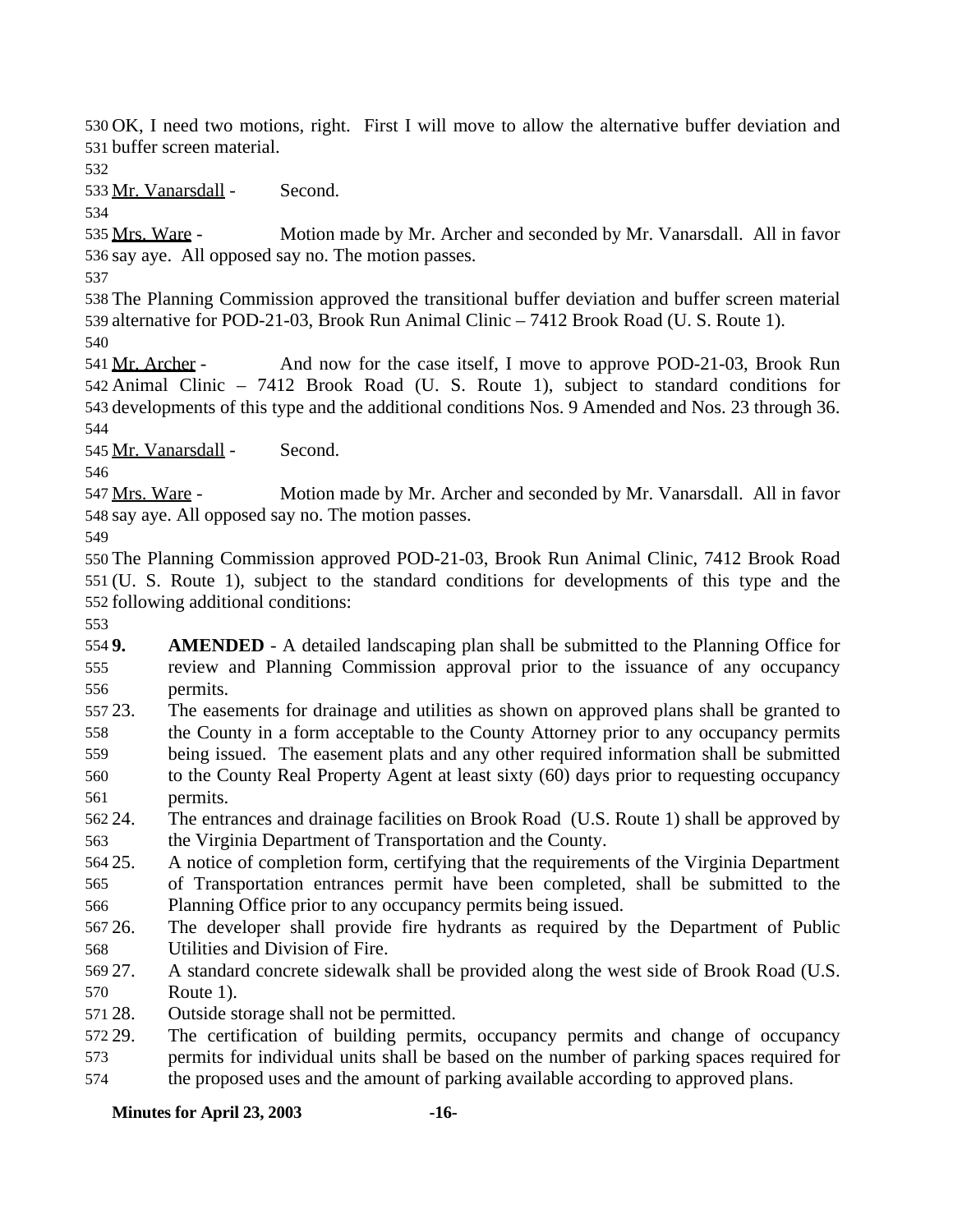30. Any necessary off-site drainage and/or water and sewer easements must be obtained in a form acceptable to the County Attorney prior to final approval of the construction plans. 31. Deviations from County standards for pavement, curb or curb and gutter design shall be approved by the County Engineer prior to final approval of the construction plans by the Department of Public Works. 32. Storm water retention, based on the 50-10 concept, shall be incorporated into the drainage plans, unless otherwise waived by the Department of Public Works. 33. Insurance Services Office (ISO) calculations must be included with the plans and contracts and must be approved by the Department of Public Utilities prior to the issuance of a building permit. 34. Approval of the construction plans by the Department of Public Works does not establish the curb and gutter elevations along the Henrico County maintained right-of-way. The elevations will be set by Henrico County. 35. Approval of the construction plans by the Department of Public Works does not establish the curb and gutter elevations along the Virginia Department of Transportation maintained right-of-way. The elevations will be set by the contractor and approved by the Virginia Department of Transportation. 36. The location of all existing and proposed utility and mechanical equipment (including HVAC units, electric meters, junction and accessory boxes, transformers, and generators) shall be identified on the landscape plans. All equipment shall be screened by such measures as determined appropriate by the Director of Planning or the Planning Commission at the time of plan approval**.** 598 Mr. Archer - And Madam Chairman, thank you for moving this case. I appreciate that. Mr. Marlles - Madam Chairman, we are back on Page 6 of your Agenda.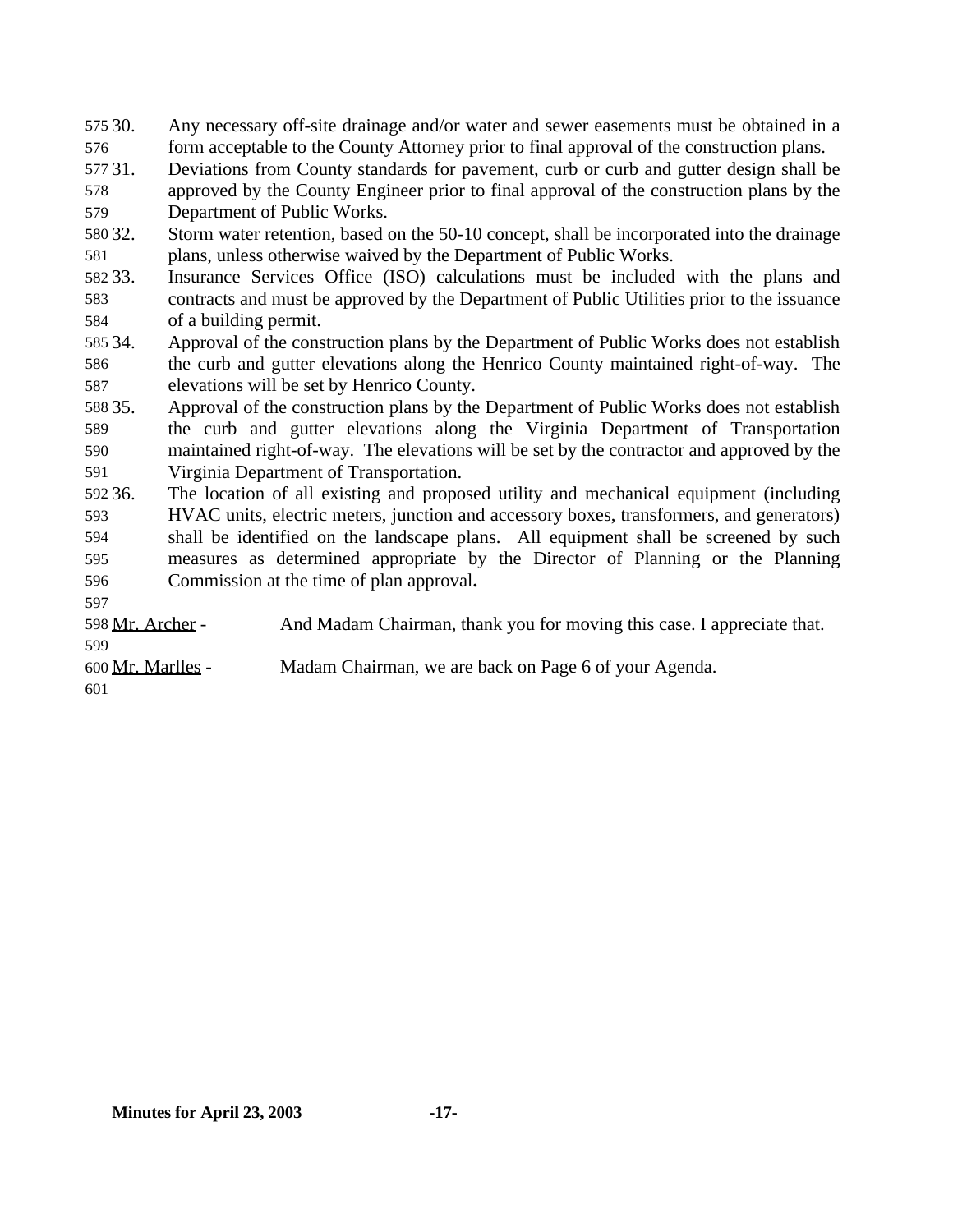#### **PLAN OF DEVELOPMENT**

| POD-27-03                   | Balzer & Associates, Inc. and Garland Watkins for SFP             |
|-----------------------------|-------------------------------------------------------------------|
| Chipolte @ Summit           | <b>Company, L.P:</b> Request for approval of a revised plan of    |
| Shopping Center $-10501$ W. | development as required by Chapter 24, Section 24-106 of the      |
| <b>Broad Street</b>         | Henrico County Code to construct a one-story, 3,119 square foot   |
| (POD-17-96 Revised)         | restaurant addition to an existing shopping center. The 1.44-acre |
|                             | site is located along the south line of W. Broad Street (U. S.    |
|                             | Route 250) approximately 850 feet east of Cox Road on parcel      |
|                             | 749-759-5776. The zoning is B-2C, Business District               |
|                             | (Conditional). County water and sewer. (Three Chopt)              |
| 603                         |                                                                   |
| 604 Mr. Marlles -           | The staff report will be given by Ms. Goggin.                     |
| 605                         |                                                                   |
| 606 Mrs. Ware -             | Is there any opposition to this case? No opposition.              |

 Ms. Goggin - Good morning, again. In all honesty, this case is one that could have been on Expedited Agenda. The applicant agrees to all of the annotations on the plans, the conditions in the Agenda, and no neighbors have called me to speak out, and I just inadvertently left it off. So, staff recommends approval subject to the annotations on the plans, the standard conditions for developments of this type, and the following conditions in your Handout Agenda, Nos. 9 and 11 Amended, Nos. 23 through 43. I would be happy to answer any questions of the Commission and the applicant is here, also.

616 Mrs. Ware - Are there any questions from Ms. Goggin?

 Mr. Taylor- No, Madam Chairman. I don't have any questions. I am ready to make a motion. I move approval of POD-27-03, Chipolte @ Summit Shopping Center – 10501 West Broad Street (POD-17-96 Revised), subject to the annotations on the plans, the standard conditions for developments of this type, and additional conditions Nos. 9 and 11 Amended and Nos. 23 through 43.

 Mrs. Ware - Second. Motion made by Mr. Taylor and seconded by Mrs. Ware. All in favor say aye. All opposed say no. The motion passes.

 The Planning Commission approved POD-27-03, Chipolte @ Summit Shopping Center – 10501 W. Broad Street (POD-17-96 Revised), subject to the annotations on the plans, the standard conditions for developments of this type, and the following additional conditions:

 **9. AMENDED** - A detailed landscaping plan shall be submitted to the Planning Office for review and Planning Commission approval prior to the issuance of any occupancy permits.

 **11. AMENDED** - Prior to the installation of the site lighting equipment, a plan including depictions of light spread and intensity diagrams, and fixture and specifications and mounting height details shall be submitted for Planning Office review and Planning

**Minutes for April 23, 2003 -18-**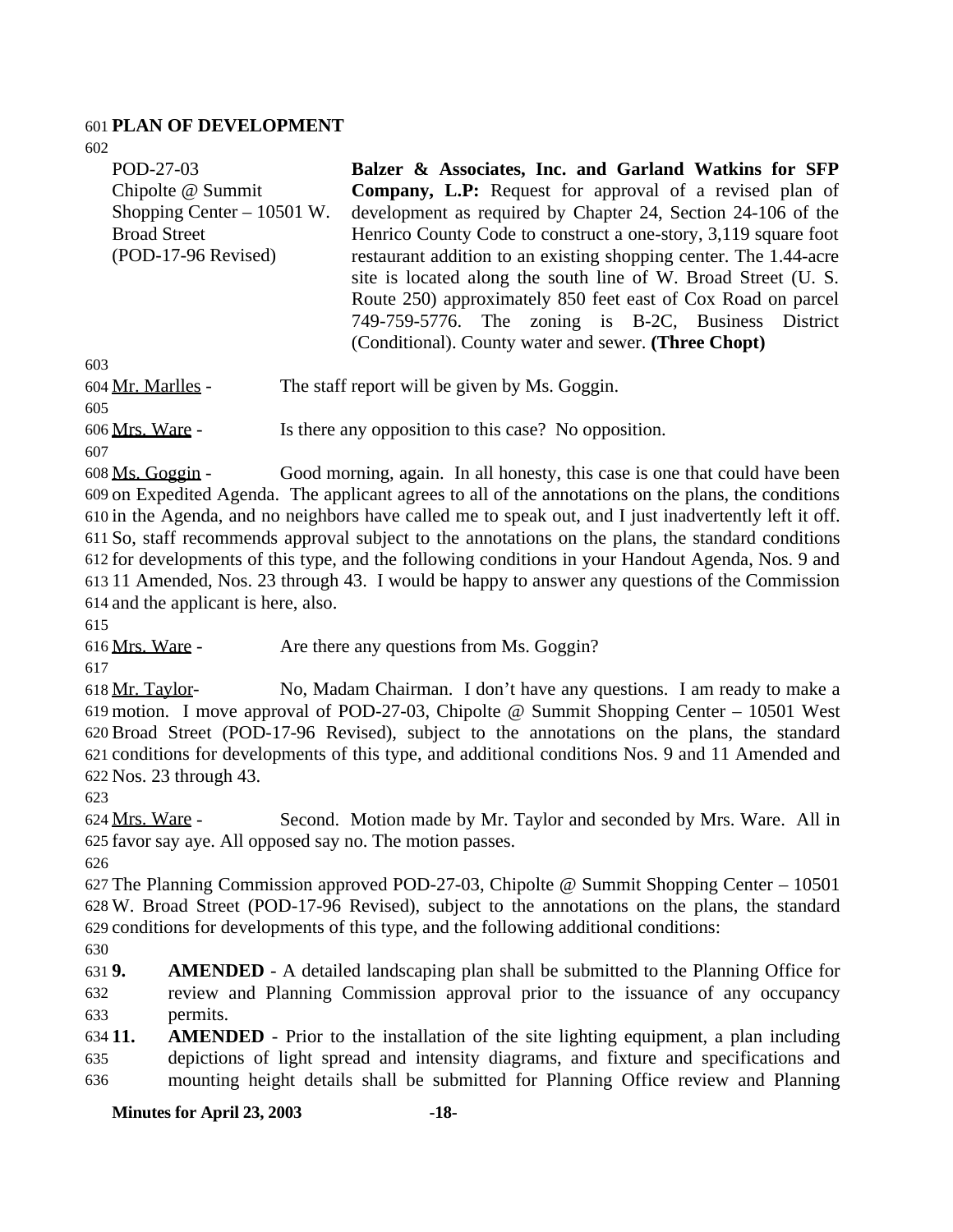Commission approval.

- 23. Only retail business establishments permitted in a B-2C, zone may be located in this center.
- 24. The ground area covered by all the buildings shall not exceed in the aggregate 25 percent of the total site area.
- 25. No merchandise shall be displayed or stored outside of the building(s) or on sidewalk(s).
- 26. The easements for drainage and utilities as shown on approved plans shall be granted to the County in a form acceptable to the County Attorney prior to any occupancy permits being issued. The easement plats and any other required information shall be submitted to the County Real Property Agent at least sixty (60) days prior to requesting occupancy permits.
- 27. The entrances and drainage facilities on W. Broad Street (U.S. Route 250) shall be approved by the Virginia Department of Transportation and the County.
- 28. A notice of completion form, certifying that the requirements of the Virginia Department of Transportation entrances permit have been completed, shall be submitted to the Planning Office prior to any occupancy permits being issued.
- 29. The developer shall provide fire hydrants as required by the Department of Public Utilities and Division of Fire.
- 30. A standard concrete sidewalk shall be provided along the south side of W. Broad Street (U.S. Route 250).
- 31. Employees shall be required to use the parking spaces provided at the rear of the building(s) as shown on the approved plans.
- 32. All repair work shall be conducted entirely within the enclosed building.
- 33. Outside storage shall not be permitted.
- 34. The proffers approved as a part of zoning case C-16C-91 shall be incorporated in this approval.
- 35. Any necessary off-site drainage and/or water and sewer easements must be obtained in a form acceptable to the County Attorney prior to final approval of the construction plans.
- 
- 36. Deviations from County standards for pavement, curb or curb and gutter design shall be approved by the County Engineer prior to final approval of the construction plans by the Department of Public Works.
- 37. The loading areas shall be subject to the requirements of Chapter 24, Section 24-97(b) of the Henrico County Code.
- 38. Storm water retention, based on the 50-10 concept, shall be incorporated into the drainage plans.
- 39. Insurance Services Office (ISO) calculations must be included with the plans and contracts and must be approved by the Department of Public Utilities prior to the issuance of a building permit.
- 40. Approval of the construction plans by the Department of Public Works does not establish the curb and gutter elevations along the Virginia Department of Transportation maintained right-of-way. The elevations will be set by the contractor and approved by the Virginia Department of Transportation.
- 41. Evidence of a joint ingress/egress and maintenance agreement must be submitted to the Planning Office and approved prior to issuance of a certificate of occupancy for this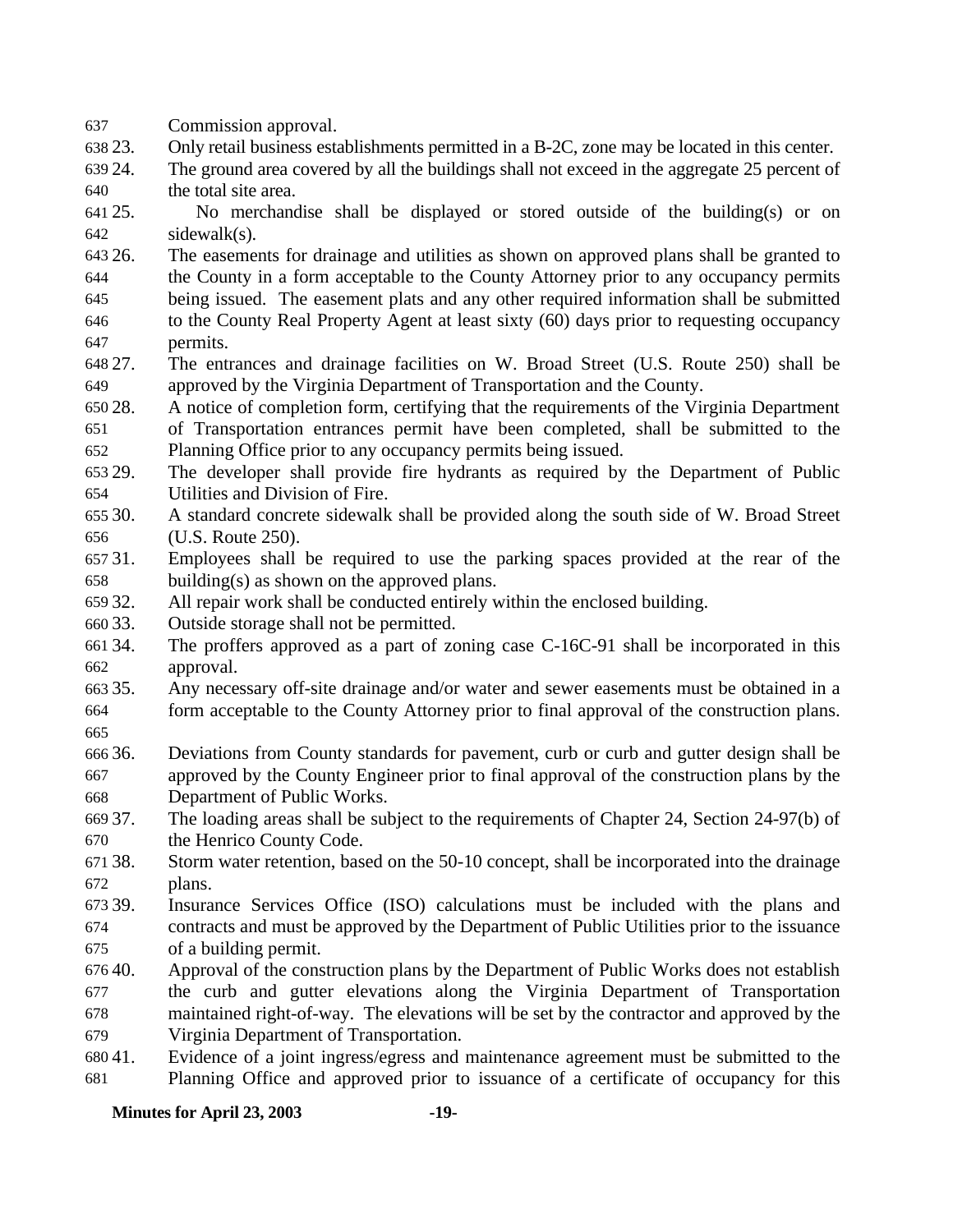development.

 42. The conceptual master plan, as submitted with this application, is for planning and information purposes only.

 43. The location of all existing and proposed utility and mechanical equipment (including HVAC units, electric meters, junction and accessory boxes, transformers, and generators) shall be identified on the landscape plans. All equipment shall be screened by such measures as determined appropriate by the Director of Planning or the Planning

Commission at the time of plan approval.

### **PLAN OF DEVELOPMENT (Deferred from the March 26, 2003, Meeting)**

POD-05-03 St. Mary's MOB Four – 5601 Bremo Road **Balzer & Associates, Inc. and Dean Deforest Director Facilities Development for St. Mary's Hospital Bon Secour Richmond and Woolfolk Medical Group:** Request for approval of a plan of development, as required by Chapter 24, Section 24-106 of the Henrico County Code, to construct a fourstory, 129,443 square foot medical office building and a fivelevel, 624 space parking deck. The 11.108-acre site is located at the southwest corner of Monument Avenue and Bremo Road on parcels 768-737-4978, 2490, 3397 and 2576; 768-738-4003 and 2201. The zoning is O-3, Office District and O-3C, Office District (Conditional). County water and sewer. **(Three Chopt)**

| ריכת              |                                                      |
|-------------------|------------------------------------------------------|
| 694 Mr. Marlles - | The staff report will be given by Mr. David O'Kelly. |
| 695               |                                                      |
| 696 Mrs. Ware -   | Is there opposition to this case?                    |
| 697               |                                                      |
| 698 Mr. Taylor -  | Good morning, Mr. O'Kelly.                           |
| 699               |                                                      |

 Mr. O'Kelly - Good morning, Madam Chairman, and members of the Commission. This case was deferred by the applicant from the March 26, 2003 Planning Commission meeting to address citizen comments made at the meeting and to hold the neighborhood meeting. The hospital administration and representatives hosted a meeting with the neighborhood and County representatives on April 9. That meeting was to address the residents' concerns with this proposal. At the meeting, the residents expressed concerns for this expansion and asked questions related to other areas of hospital operations and future plans. The basic issues included the proposed building height for this phase, the ultimate height, and information was requested on the hospital's master plan. Information on proposed construction and construction impacts on the neighborhood was requested. There were issues related to noise with the existing hospital and how that may be handled with the future expansions. There were also questions regarding the parking impacts in the neighborhood. There were questions related to traffic and Todd Eure, with the County's Department of Public Works is here to address any questions regarding traffic impact. There were also concerns regarding landscaping, future lighting, tree-save areas along Monument Avenue and where supplemental landscaping could be provided perhaps in the median of Monument Avenue and on County-owned property across Monument Avenue. As a

**Minutes for April 23, 2003 -20-**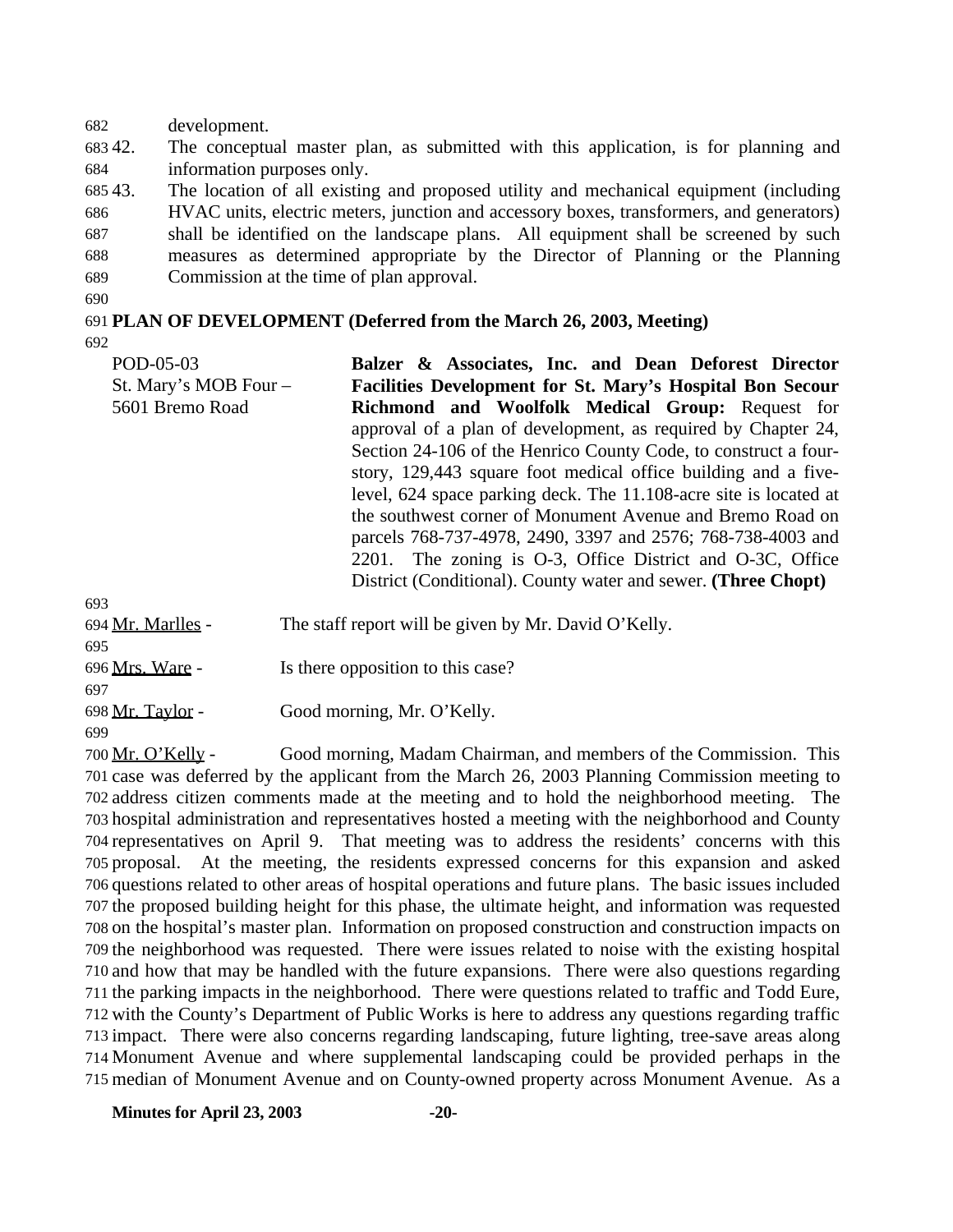result of the meeting, the administration and representatives agreed to additional conditions of approval for the plan of development, as well as formalizing the agreements by submitting a letter to the Planning Office stating their intents for landscaping, facilitating neighborhood meetings, and inviting the neighborhood and planning for future projects. Staff has been presented with a letter which is dated April 17, 2003, from the Vice President and Chief Operating Officer assuring the hospital's commitment to meet with the adjacent neighborhood representatives at any time to provide additional landscaping in the median of Monument Avenue and across Monument Avenue where necessary. The commitment also includes stating formally that they will not build a building greater than six stories in height at the requested location. The present application is for a four-story medical office building and a five-level 624 space parking deck. The front yard setback from Monument Avenue is proposed at 57 feet, which is the requirement for an ultimate six-story 76.32 ft. tall building. The applicant has submitted a revised campus plan with the current and proposed parking calculations and a revised layout plan showing the tree-save areas along the front of the building, including details for serpentine retaining walls to insure that the mature trees in that area will be saved. Staff has carefully reviewed the plans and the parking data, the schedule provided by the consultant and agrees that parking both existing and proposed exceeds the minimum requirements of the Ordinance. There are a number of conditions staff has specifically drafted. These are listed on Page 13 of your Agenda. There are some minor revisions that are specified on the first page of the Handout Agenda, which you probably received a revised copy of this morning. The numbering of those conditions would correspond with removing or striking through conditions Nos.26 and 27, which are on Page 13 of the Agenda.

 I'd like to go through the specific conditions at this time. No. 33 would read "Prior to the issuance of the building permit for this project or any other building or additions on the complex, the noise problems from the cooling tower at the existing medical office building shall be satisfactorily resolved unless otherwise approved by the Director of Planning."

 Condition No. 34, this is a revised condition on the Handout Agenda. "The hours of site development activity, including building shell construction, will be limited from 7:00 a.m. to 7:00 p.m. Monday through Friday and 9:00 a.m. to 5:00 p.m. on Saturday, unless otherwise approved by the Director of Planning. No site development activity or shell construction shall take place on Sunday."

 Condition No. 35, "St. Mary's Hospital – Bon Secour Richmond will provide hospital security from 7:00 a.m. to 7:00 p.m. seven days a week to patrol parking within residential areas during and after construction of the new building. The hospital will notify all employees of the hospital and medical office building to display their vehicle parking sticker and violators parking within residential areas will be contacted per employee policy."

 Condition No. 36, "St. Mary's Hospital will post a \$94,000 bond specifically for HVAC mechanical equipment sound suppression for the proposed building. Plans for the suppression equipment installation and the bond will be submitted concurrently with the building permit application and shall be installed and functioning properly prior to the issuance of a final certificate of occupancy for the building."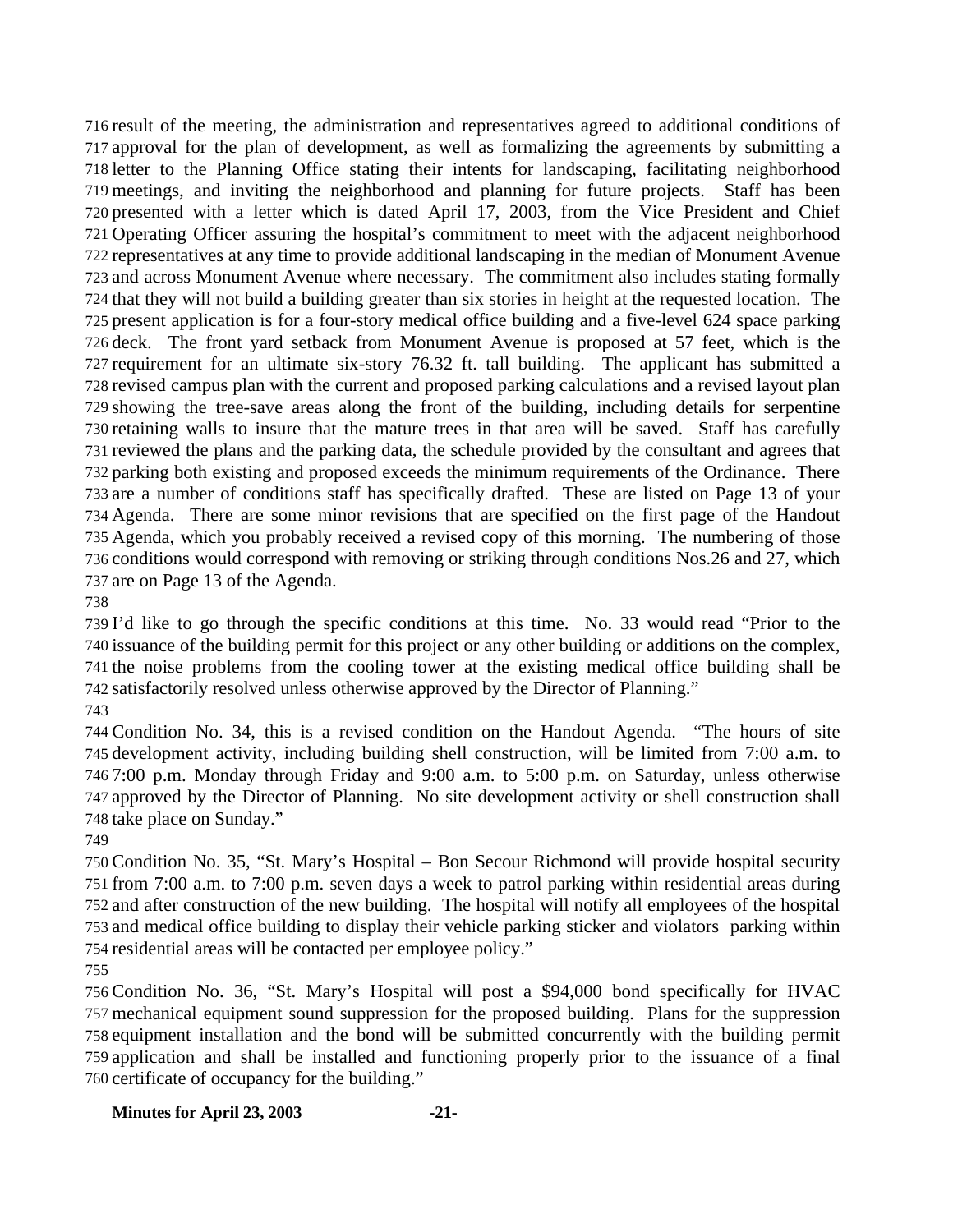Condition No. 37, "The proposed building will not be structurally engineered to exceed a maximum of six stories and 76.32 feet from average finished grade, per the average finished grade of Monument Avenue. A revised plan of development for approval by the Planning Commission will be required for the six-story addition." Condition No. 38, "Construction operations plan will be submitted for County review and approval prior to final plan approval. This document will address the relocation of existing parking displaced during construction as well as construction, staff and operations parking." Mr. Glover - Can I stop here? I don't have any of these. These conditions don't match the ones I have. I like what you are saying and I am familiar with them, but I don't have the Addendum that you are talking about. Mrs. Ware - I find that the numbers aren't matching, but what he is saying, yes, it is hard to follow. Mr. O'Kelly - We tried to correct the numbering on the Handout Agenda. 780 Mr. Glover - What you are saying, do you have it somewhere that it becomes a part of this case that I have in front of me? Mr. O'Kelly - Yes, sir. I think the way they are amended on the Handout Agenda would be appropriate for the motion. 786 Mr. Glover - What Handout Agenda? Mrs. Ware - We don't have it. We just have Addendum with Nos. 26, 27, 28, 36 and 39. We don't have what you are reading from. Mr. O'Kelly - Well, the conditions on Pages 12 and 13 of the regular agenda, and the amendments are shown on the Handout. 794 Mr. Vanarsdall - What happened was by deleting 26 and 27, the numbering changed. They put the numbering off and they should have left it like it was. 797 Mr. Glover - The wording changed somewhat, too. 799 Mr. Taylor - The numbers are the same. They just inserted new words. 801 Mr. O'Kelly - In some cases, yes, sir. 803 Mr. Glover - Like I said, do you have a copy of that that I can put in my hands? 805 Mr. O'Kelly - Leslie is bringing that to you, Mr. Glover.

**Minutes for April 23, 2003 -22-**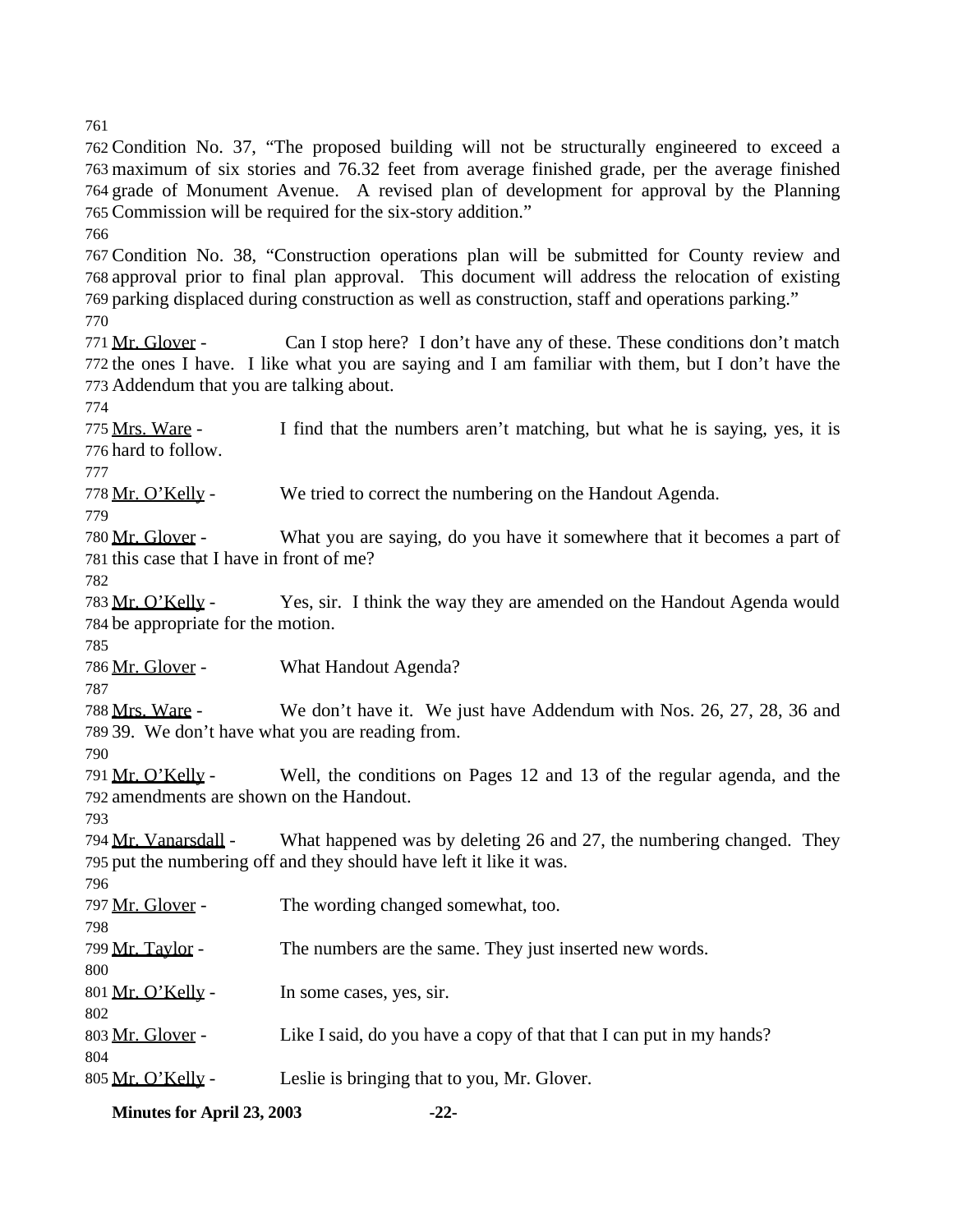807 Mr. Glover - OK. Thank you. There are numbers here, but no words. OK. Are you going to put that with this case when he votes on it? Why didn't I get any with my packet? I don't have a problem with what you are saying, it is just that I am having to listen and not read along and follow you. So, when a case is approved, it is approved on a verbal statement by you and not by a written statement that we have in our hands. That is all that I am asking for. 

813 Mr. O'Kelly - As I stated previously, the conditions for this case are listed on Page 12 and 13 of the Agenda that was distributed to the Commission last week. The changes to those conditions are noted on the Handout Agenda. We are recommending that Condition No. 26 on Page 12 of your regular Agenda be deleted, and Condition No. 27 on the regular Agenda be deleted, and Condition No. 28 be revised as stated on the Handout, and that Condition No. 36; keep in mind that the numbering would change because of eliminating No. 26 and 27. We are recommending the last condition for this case would be No. 39, which requires a revised master plan to be submitted with each of plan of development for any future additions or campus changes.

 With that, Madam Chairman, staff recommends approval, subject to the annotations on the plans, the standard conditions for developments of this type, the additional conditions with the changes listed on the Agenda, Pages 12 and 13, and the amendments presented with your Handout Packet. I will be happy to answer any questions.

 We do have folks from the neighborhood here and the applicant's representatives are also here. 

830 Mrs. Ware - OK. Are there any questions for Mr. O'Kelly from the Commission?

832 Mr. Glover - Mr. O'Kelly, you made a comment that parking was correct. I wrote a memo asking for the numbers and I know that you have given them to me verbally, but did you make them a part of this case that you X number of square feet of office space and X number of beds? I know that you mentioned that there was 143 parking spaces that were being utilized from the church for employee parking.

838 Mr. O'Kelly - Yes, sir.

840 Mr. Glover - How long is that lease for?

842  $Mr. O'Kelly - I don't have that information, Mr. Glover, but I know that according to Mr.$ Theobald that that lease is still in effect.

845 Mr. Glover - Can we have a copy of it to put with this case so that we know that when they get ready to build that there, in other words that unless that lease, they plan to tear down whatever it is they have when the lease expires, we don't give them building permits based on leased parking.

850 Mr. O'Kelly - Actually, Mr. Glover, they have more spaces under the calculations...

**Minutes for April 23, 2003 -23-**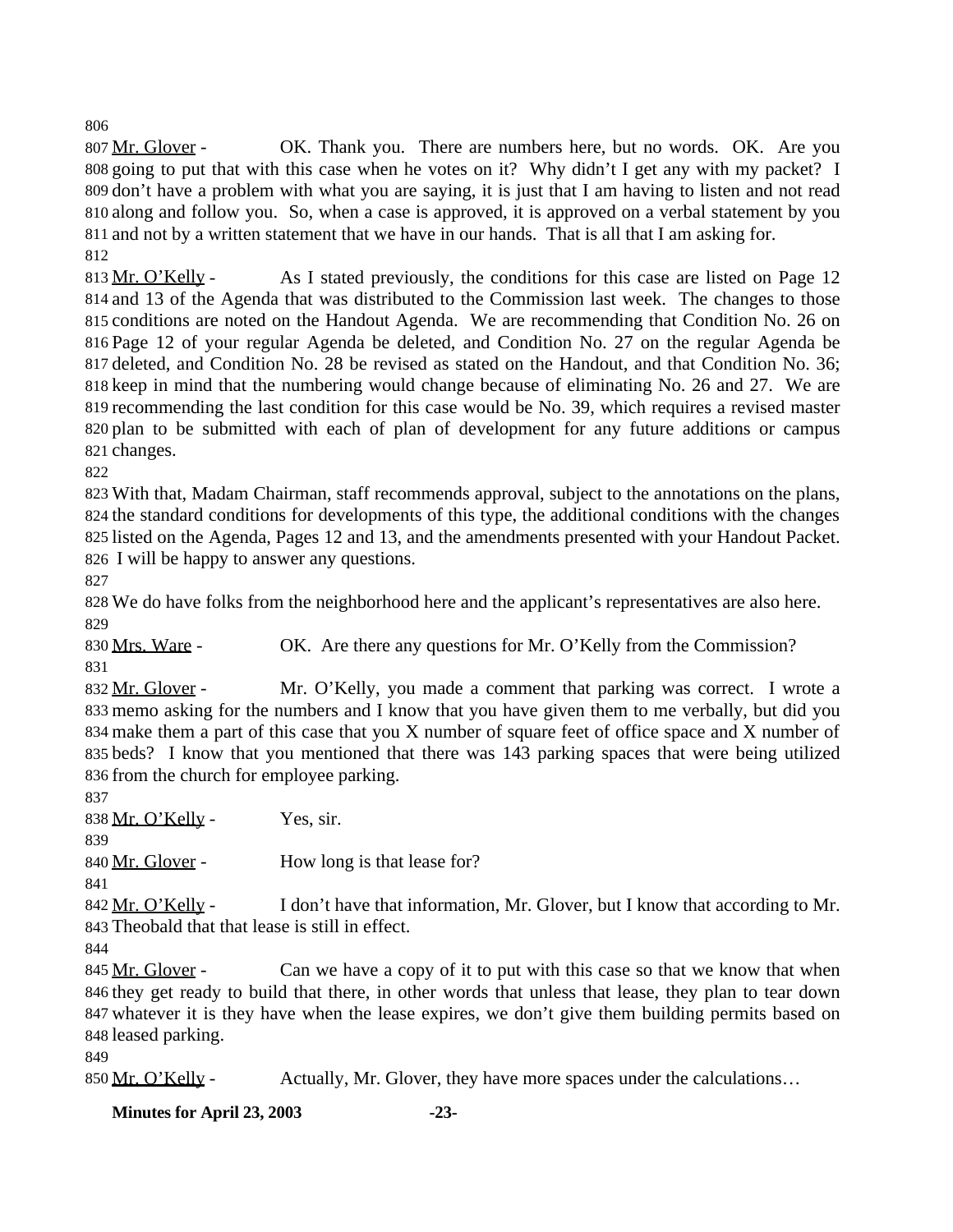| 851               |                                                                            |
|-------------------|----------------------------------------------------------------------------|
| 852 Mr. Glover -  | I understand you saying that, but you didn't give me the numbers, did you? |
| 853               |                                                                            |
| 854 Mr. O'Kelly - | I can give you those.                                                      |
| 855               |                                                                            |
| 856 Mr. Glover -  | That is what I asked for.                                                  |
| 857               |                                                                            |
| 858 Mr. O'Kelly - | They have 53 more spaces than the minimum requirement.                     |
| 859               |                                                                            |
| 860 Mr. Glover -  | Can you give me those numbers? Do you have them there?                     |
| 861               |                                                                            |
| 862 Mr. O'Kelly - | Yes, sir.                                                                  |
| 863               |                                                                            |
| 864 Mr. Glover -  | Well, give them to me.                                                     |
| 865               |                                                                            |
| 866 Mr. O'Kelly - | OK, the hospital itself consists of 369 beds and the minimum requirement   |
|                   |                                                                            |

 of the Code is to provide one space for each two beds. That would be 185 spaces required for the hospital and number of beds. There was a hospital office addition that was approved in the early 1970s. That is approximately 20,250 square feet, and one space per 200 square foot of floor area is required. That would equal 101 spaces for that hospital office addition. The North Medical Office Building consists of 129,305 square feet. Again, one space is required for 200 square feet of floor area. That would require 647 spaces. South Medical Office Building is 153,137 square feet and that would require 766 spaces.

 875 Mr. Glover - And that falls under 1 for 200?  $877 \,\mathrm{Mr. O'Kelly}$  - Yes, sir. 879 Mr. Glover - When was it built? 881 Mr. O'Kelly - I know the North Medical Office Building, the first six stories were built around 1984. The South Medical Office Building was after that date, but I am not sure.. 884 Mr. Glover - When did we change the requirement? 886 Mr. O'Kelly - The parking requirement for Medical Offices was changed with the Office District Amendment approved by the Board in 1981. 889 Mr. Glover - So, in other words, it is still right now 1 for every 200? Mr. O'Kelly - One for every 200 is the current requirement. Prior to 1981, the requirement for any office building, there was no distinction between medical or general, was one space for 300 square feet. 895 Mr. Glover - OK. Go ahead. How many...that was 766 parking spaces.

**Minutes for April 23, 2003 -24-**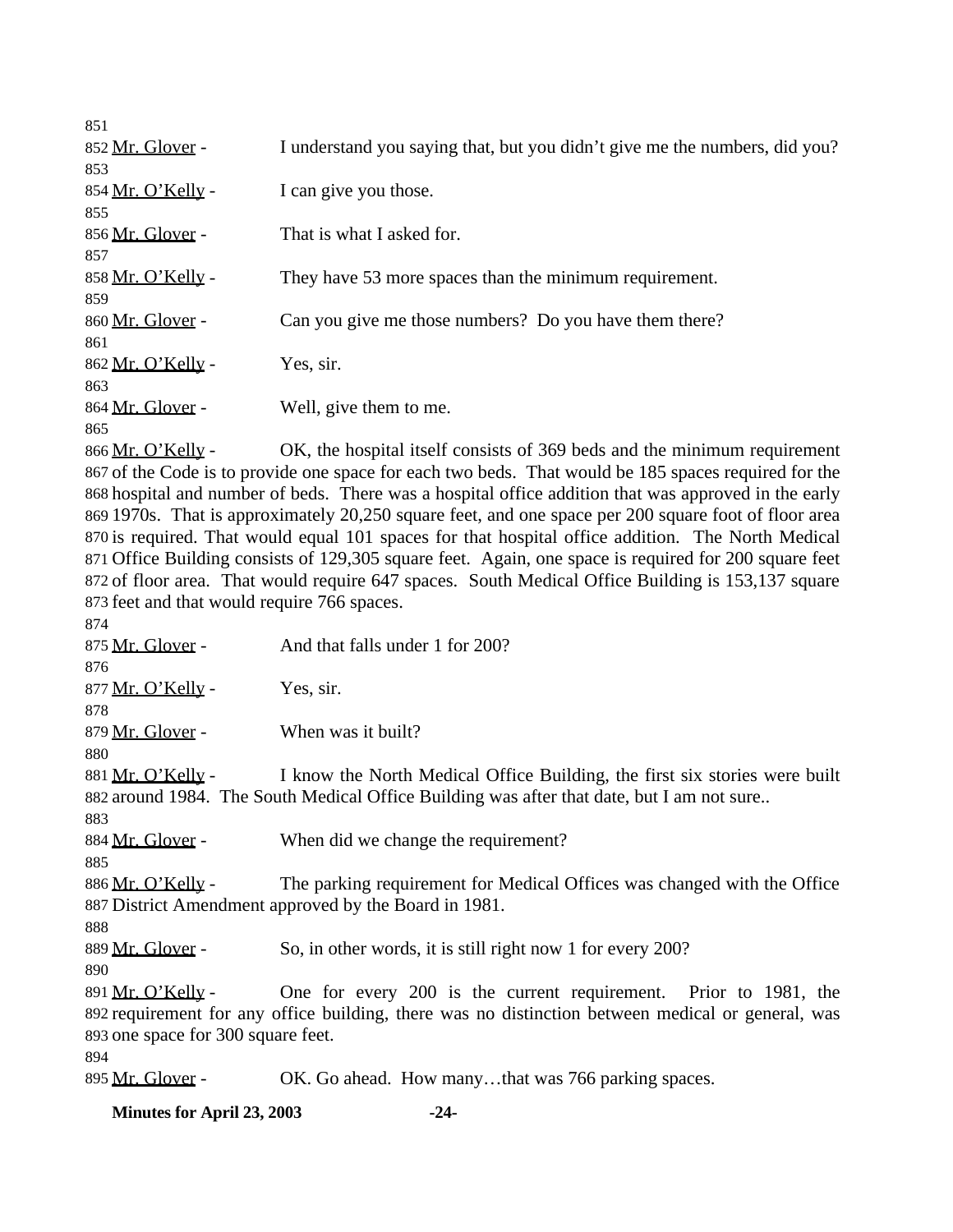897 Mr. O'Kelly - That is correct. Mr. Glover - OK. 

901 Mr. O'Kelly - The hospital also has a day care with some office space that requires one space per 250 square feet. The day care and the office is 6,826 square feet, which requires 28 parking spaces. St. Mary's Ortho Rehab Center is 42,400 square feet and it requires one space per 200 square feet of floor area, and that is a minimum of 212 spaces.

 The proposed Medical Office Building is 129,443 square feet. At one per 200, that facility requires 648 spaces. St. Mary's also has some single-family homes on the campus and they are providing one space per home for a total of four spaces. So, the total required parking, for the campus, is 2,587 spaces. With the new office building and the new deck construction, a total 2,640 spaces will be provided, which is 53 more than the minimum.

912 Mr. Glover - And if they should build the other two stories, they are going to have to add parking?

915 Mr. O'Kelly - Yes, sir. They are going to have to add another deck and that is shown on the master plan.

918 Mr. Glover - And that is if they are capable of doing that?

920 Mr. O'Kelly - Yes, sir. That doesn't include the 143 spaces you asked me about. Those are in excess of the minimum requirement.

 923 Mr. Glover - But that is not leased?

925 Mr. O'Kelly - Yes, sir.

927 Mr. Glover - That lease can be broken at some point in time. So, we couldn't count those, could we? Unless they had permanently with the lease? But we don't need it. 

930 Mr. O'Kelly - No, sir. Not to meet the minimum.

932 Mr. Glover - I understood these numbers. I appreciate you indulging me because the people in the neighborhood need to understand these numbers, that they are meeting all of the requirements, that you've done a pretty good job of investigating all the way back to, I think 1923, I am not sure.

936 Mr. O'Kelly - Thank you, Mr. Glover.

938 Mr. Glover - I wasn't kidding you. I think they did investigate it all the way back to 1923, so they have done a considerable amount of investigation. Thank you. 

**Minutes for April 23, 2003 -25-**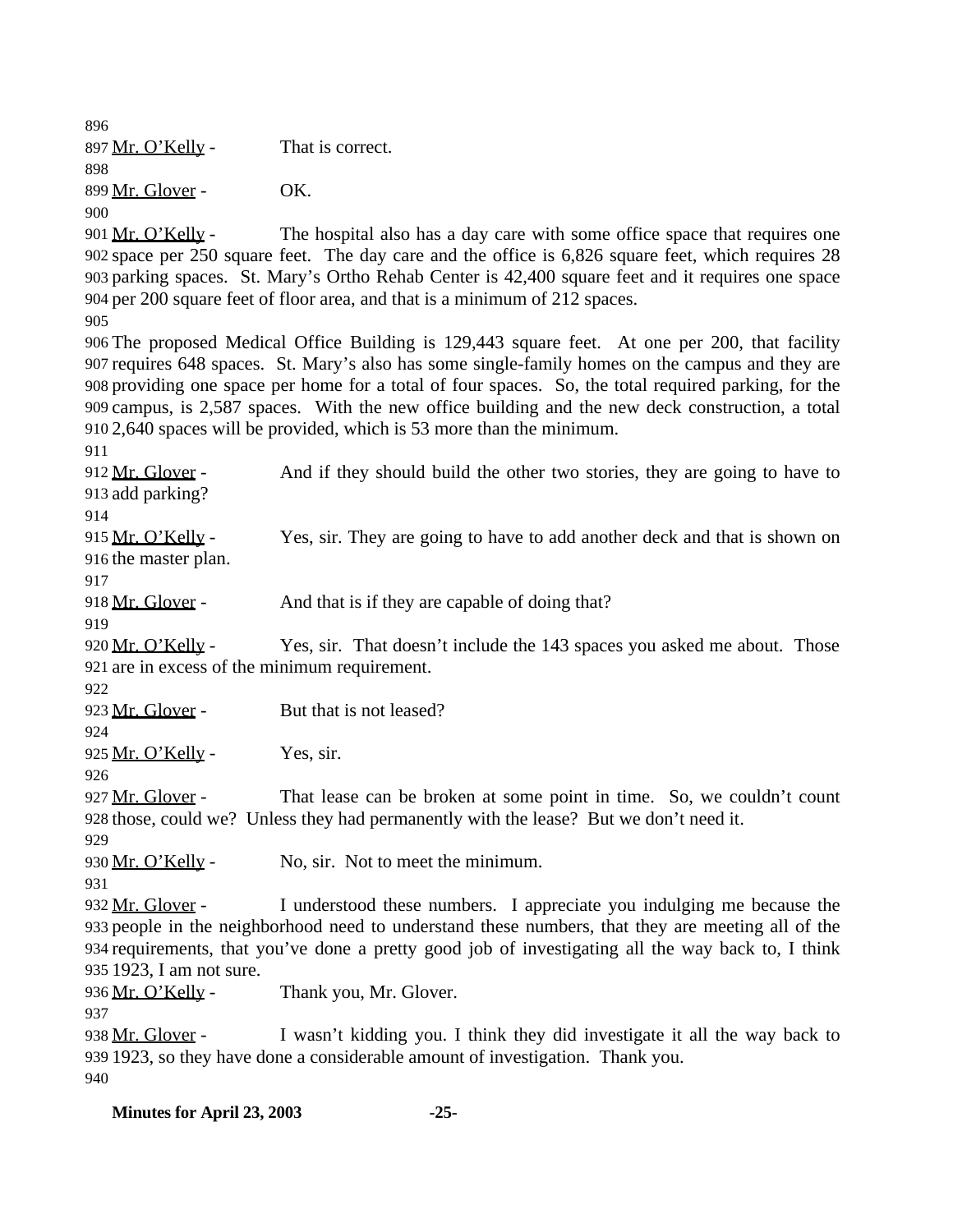941 Mr. O'Kelly - Thank you. Mr. Theobald is here to represent the applicant.

943 Mrs. Ware - Are there any more questions for Mr. O'Kelly from the Commission? Thank you. Mr. Theobald.

946 Mr. Theobald - Madam Chairman, ladies and gentlemen, good morning. My name is Jim Theobald. I am here this morning on behalf of Bon Secour – St. Mary's. We have a number of people here with us today in an effort to be sure and answer any questions that you might have. Michael Kerner, who is the Administrator of St. Mary's is here, along with Patricia Robertson, who is the Chief Operating Officer. We also have Sister Rose and Sister Frances Helen from the Order of Bon Secour. We also have a number of representatives from O'Dell and Balzer to provide some additional technical backup.

 When many concerns were raised at the last Planning Commission's POD hearing, lots of issues came out of that session. I think most resulted from the lack of communication and some of that was current and some of that, frankly, was historical. I think the development team, along with St. Mary's, certainly heard those concerns, and I can assure you that we have literally spent every day since that meeting trying to address them to be ultimately satisfactory to you. 

 We have done a number of things. We've met with a number of individual residents, the Wilsons, the Lamurs, Mrs. Proffitt and Mr. Sadler to discuss some very specific issues that they had. We held an additional community-wide meeting, which many of you attended, Mr. Glover, Mr. Kaechele, Mr. Vanarsdall, Mr. Taylor, and members of staff on April 9. What came out of that meeting, as Mr. O'Kelly summarized, was some written commitments by the County. The letter he mentioned to you is part of this case in which St. Mary's committed, and I repeat, that the Medical Office Building would not exceed six stories in height. It will be designed not to exceed that, and it will be certified by a licensed professional engineer. We have also committed to do some landscaping in the median of Monument Avenue, and we need to understand your desires with regard to that, but I think it is an interesting opportunity to fulfill a plan that I hope will eventually work on Monument Avenue. It is a plan we discussed when Mrs. Wade passed away. It is a possibility of honoring her. I know that there have been plans in the past with regards to that and maybe some plans in the works presently, so we look forward to hearing from you as to what you envision occurring there. We are also willing to address landscaping on the other side of Monument Avenue along the County-owned park lands. There are some holes, I think, that need to be filled in for some of the neighbors back there on Morningside, and again we need your input to understand what that is. We are committed to doing that. We are also committed to be better communicators with the neighborhood. We think an excellent way of doing that is to make sure we have an accurate data base of the civic association leaders and neighbors who have expressed interest in keeping them advised, not only when they want to meet and talk about things but really throughout the various processes so that they know what is going on and can anticipate where we are going. We provided a contact person, Michael Kerner, Administrator, and his phone number, as the day to day contact with people who have issues. 

 At the meeting, Mr. Glover, Mr. Kaechele, Mr. Hinson asked Public Works to look into the possibility of traffic calming devices in the area, and I believe to meet with those neighborhoods

**Minutes for April 23, 2003 -26-**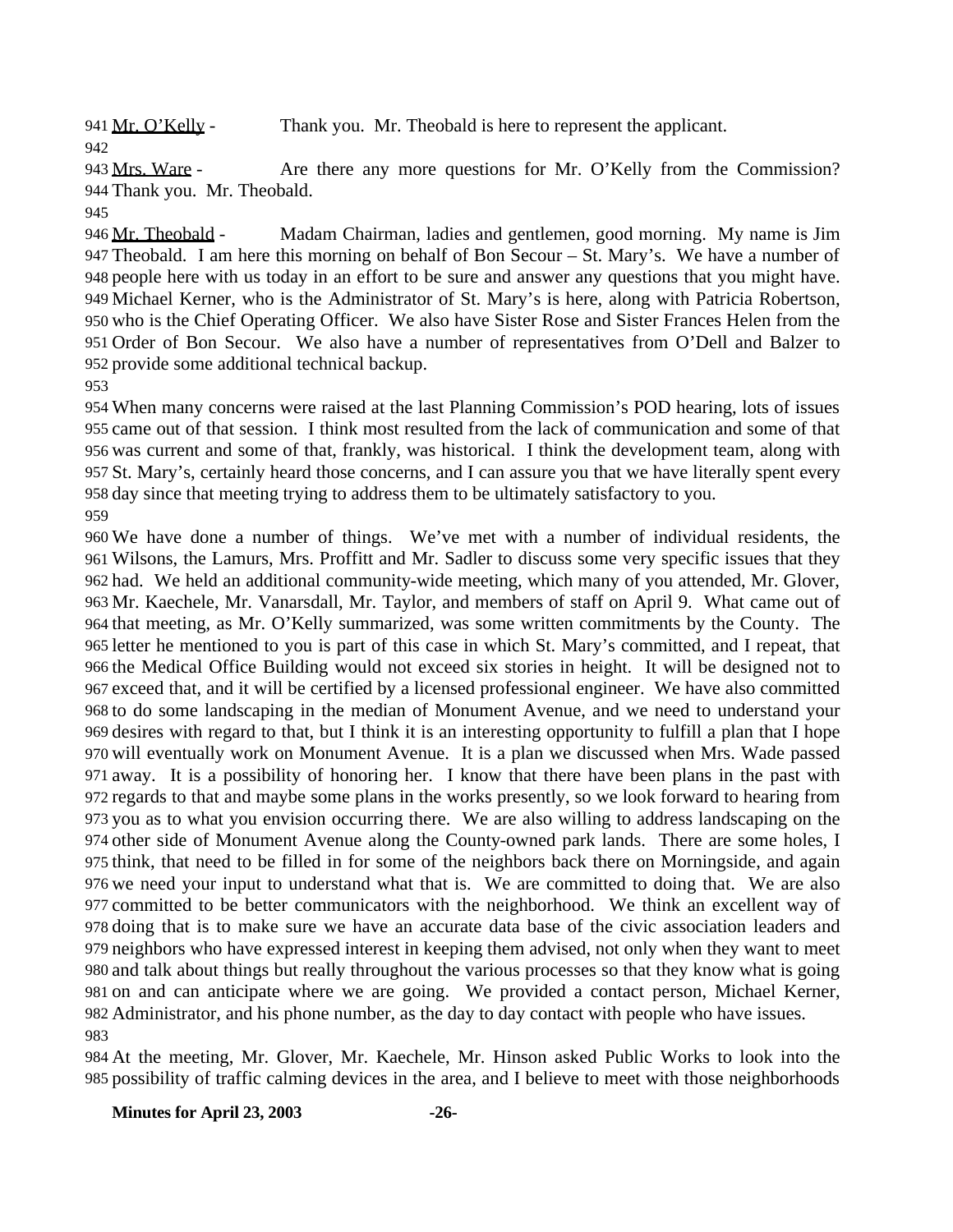to see what might be done to address the issues that they are experiencing as a result of all traffic in those areas. We have also submitted a detailed traffic analysis pertaining to the impacts for proposed development. We submitted a parking demand study with regard to the amount and adequacy of parking on the campus and a conceptual master plan regarding potential future development. We worked with staff to reconfirm the calculations regarding the building height setbacks and adequacy of parking and have also provided additional title information at the County's request. Representatives of the hospital also met with the Westwood Civic Association on April 16 in a further effort to respond to neighborhood concerns. 

 We have worked closely with staff to develop the conditions that Mr. O'Kelly has enumerated to you this morning in a further effort to mitigate any potential impact of our development. We are in agreement with those conditions. I would ask your consideration of the possible amendment to one of them, depending upon how you count. It is currently known as Condition No. 38, I think, before you renumber. It has to do with the hours of our parking patrol. It was suggested at the meeting that that be 7:00 a.m. to 7:00 p.m. We believe that to be effective we actually need to start earlier. We need to start at 6:30 in the morning before the problems arise. The bulk of the employees leave the campus at about 5:00, and we believe that after 5:00 or 5:30 p.m. that those problems are substantially alleviated, and so I would ask your consideration to amend those hours to 6:30 a.m. to perhaps 5:30 p.m. I also want to tell you that immediately after that meeting with neighborhoods, we have already begun to implement. We have implemented the parking patrol. They are done with the hospital security vehicles. They are well identified. The people driving those vehicles are uniformed security officers, and we believe we have already had an impact on parking in the neighborhood.

 If we are fortunate enough to be approved today, what happens next? The annotations that you have heard about will be incorporated into the plans for final signature. We will pursue our building permits. We will continue our dialogue with neighbors to let them know what the construction and permitting schedule might be, and what they can expect. We have issues where we wanted to get with some specific neighbors about additional design issues. We are going to begin our landscape and lighting plan in detail. Those plans, per the conditions that are a part of this case, will come back to this group for approval and opportunities for additional neighborhood input.

 The result of all of this process will result in a furtherance of St. Mary's mission of providing compassionate and quality health care services to those in need, including the poor and dying, for the purpose of alleviating human suffering and bringing people to wholeness in the midst of pain and loss. We also believe that it will further St. Mary's mission to provide a class health care facilities to us all in Henrico County. As I believe as has been confirmed by your staff, we believe that we have met all of the statutory requirements for approval of this plan of development and we respectfully ask that you so approve it. I will be happy to field any questions and have the folks that are with us to respond to any specific issues that you might have.

 Mrs. Ware - Thank you, Mr. Theobald. Are there any questions from the Commission of Mr. Theobald?

#### **Minutes for April 23, 2003 -27-**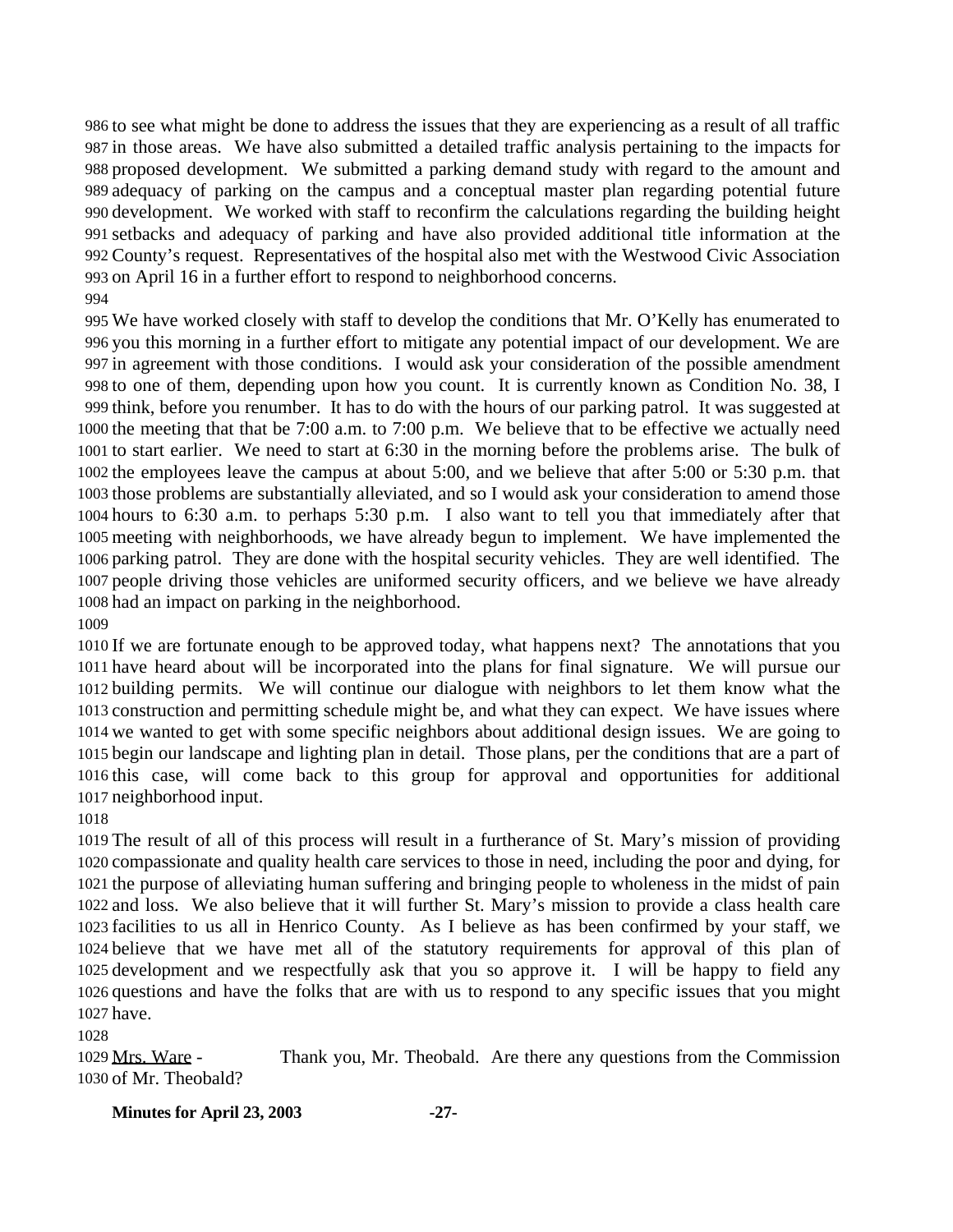1032 Mr. Taylor- No, Madam Chairman. I don't have any.

 Mrs. Ware - Does anyone in the audience have one? Please come down to the podium. If you would, please state your name and your address.

 Ms. Aylor - I am Louise Aylor and I've been living in Westwood, which is right across the street from the hospital, for 48 years now, and my main concern is, of course, the traffic. I have – I just found out about the meeting on April 9 maybe a day or two before the meeting, and I was there, and I brought two of the residents that live on the corner of Bremo and Crestwood, and one lives on the corner of Pollard and Bremo, so they were very much concerned about the traffic, also. I think it is a wonderful thing that we have a great hospital over there. I work with Mother Germanius many years ago when it was just a vacant lot. And, of course, it has grown so much, and it didn't bother us then, but it is, and I would like to be informed about any meetings that they have. When you have a Board (sic) meeting, some of the people that are at the Board (sic) meeting, it is a very limited number. I would like to be informed. I have spoken before this body many times on different things, and I know Mr. Glover and several of you very well, but I would like to be informed about the meetings, anything that has development, and I would like to know if they have to have another meeting before they build two more stories to that building. Thank you.

1052 Mr. Vanarsdall - Mr. Secretary, you can...

1054 Mr. Marlles - Yes, ma'am. To answer your question regarding whether or not they have to come back to the Planning Commission or not, they would have to come back with an amended plan of development. I believe, the hospital, if they do have further future meetings, I believe they've probably got your name and address, so I am sure you will be notified.

1059 Mr. Vanarsdall - Thank you for your input. Mrs. Ware - Thank you. Are there any traffic, I know she raised a question concerning the traffic. 

 Mr. Glover - Madam Chairman, I am just going to make a comment and say that I do appreciate Mr. Kerner and his staff devoting a great deal of effort and time since the first meeting that you had with the neighborhood. I think a lot of questions have been answered, although I understand, and I think you understand now better how the neighborhood feels about additional space being built there. I want to give you just an idea of what you have there that you may not have thought about as far as your neighborhood is concerned or your neighbors. When you finished building your office building you will have a total of 481,730 sq. ft. of office space, almost half a million. When you add the hospital itself, I am not sure what the square footage is there, but it is considerable. When you add in parking decks, again it is considerable square footage. And then you add the surface parking. By the time you complete all of that in your mind, you have almost a Regency Square in a neighborhood. Now you started out in about 1960 to be a small regional medical center, and no one would ever say that St. Mary's doesn't do an

**Minutes for April 23, 2003 -28-**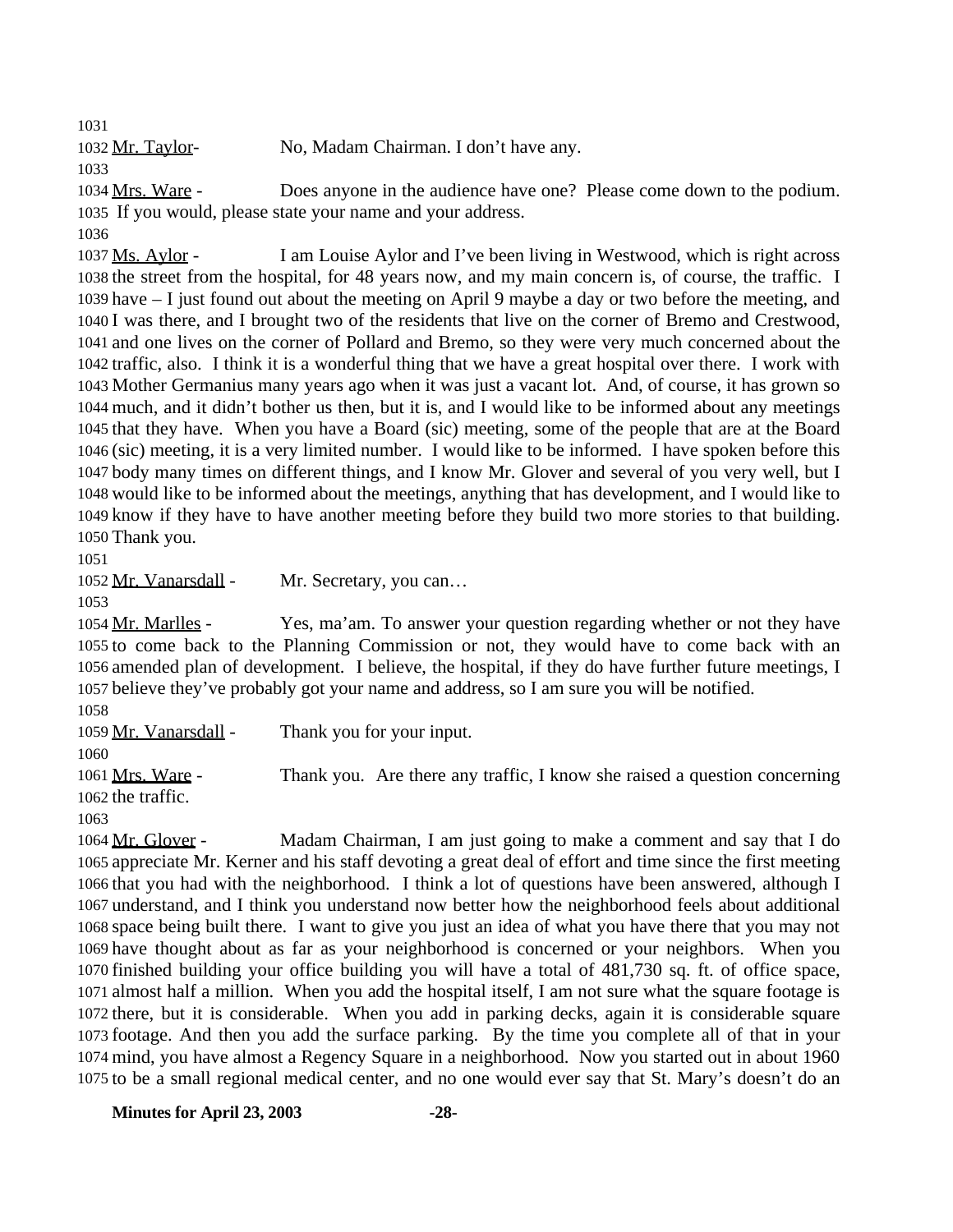absolute fantastic job of serving the public, but I do want you to understand that whenever you do something out there, you are impacting people that have, some of them their only investment and the largest investment they will ever make. So, please keep in mind that whenever you do anything, those people need to know it. They need to understand it, and I ask questions here that I basically knew some of the answers, most of them I did. But they need to understand them, too. But I do appreciate the fact that you went and got professional help, went beyond what you had gone before, and I believe this is probably the most thorough investigation of St. Mary's, and I don't mean in terms of investigating, but looking at all of it, but I appreciate it. The people still aren't happy with it. I can tell you that, but it is something that you have a property right and the people understand property rights. But I want you to keep in mind that they have property and quality of life rights that you ought to make sure that you address every time you do something over there. Be considerate how you direct your traffic and circulation within your site, and I do appreciate all of the effort that you have put into it in the recent weeks. Thank you.

1090 Mrs. Ware - Any more questions?

 Mr. Taylor - No, but I do want to echo what Mr. Glover has said before I make a motion, Madam Chairman, because I think the efforts of the past couple of weeks have been really note worthy and Mr. Theobald's efforts, Mr. Kerner's efforts, Mr. Robertson's efforts, Sister Rose and Sister Helen, I think what we have seen is manifested here that everybody in the neighborhood, at least at the meetings expressed their concerns, and I think that you have heard those concerns, and revised the case considerably in an effort to be responsive to those neighbors, and I really think that is commendable. I think it is a commendable act now. As Mr. Glover says, we would hope that that spirit lingers on well into the future, and I think the individual efforts that we had discussed are good and successful and bring additional quality to the area, mainly the landscaping and additional parking. So I just want to echo what Mr. Glover said and I think the whole Commission appreciates all of the time and the concern that you expended on behalf of the community and I just want to thank you. I think it reflects the improved conditions and I think it the hospital certainly reflects the world class caliber that we expect. So with that, Madam Chairman, I move approval of POD-05-03, . So I just want to echo what Mr. Glover said and I think the whole Commission appreciates all of the time and the concern that you expended on behalf of the community and I just want to thank you. I think it reflects the improved conditions and I think it the hospital certainly reflects the world class caliber that we expect. So with that, Madam Chairman, I move approval of POD-05-03, St. Mary's MOB Four – 5601 Bremo Road, subject to the standard conditions for developments of this type and additional conditions Nos. 9 and 11 Amended and 23 through 39, which includes a revised master plan. In No. 39, "A revised master plan will be submitted with each POD for any further consideration or campus changes."

1115 Mr. Glover - Would you add to that, I don't know that we have a problem with starting at 6:30 in the morning patrolling the neighborhood, and I would ask if 6:00 in the evening would be OK. Make it 6 to 6 instead of 7 to 7. Is that OK.

1119 Mr. Marlles - It is 6:30 a.m. 

**Minutes for April 23, 2003 -29-**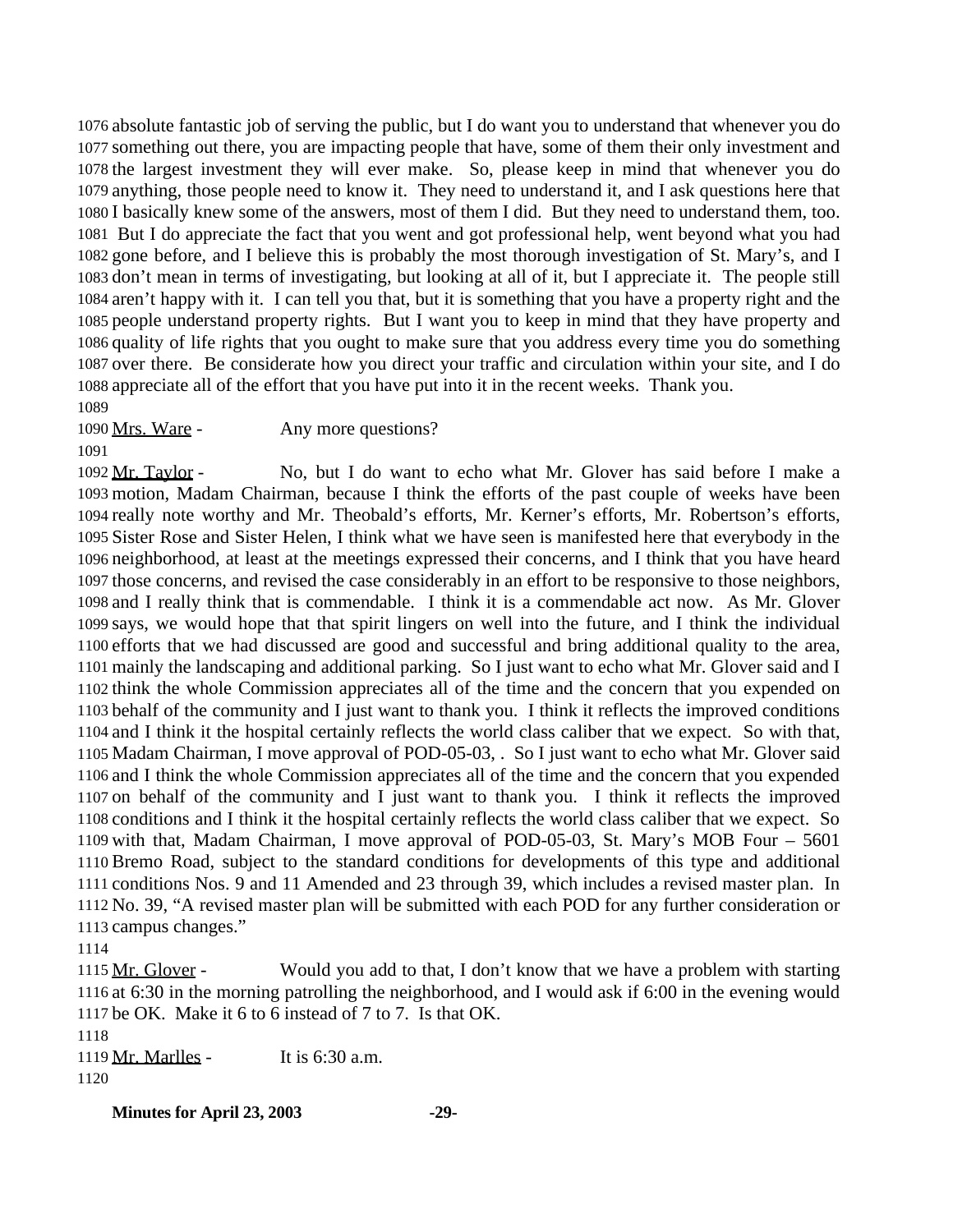| 1121 Mr. Glover -<br>1122         |                                                                                        | It is $6:30$ a.m. to $6:00$ p.m.                                                                                                                                                                   |
|-----------------------------------|----------------------------------------------------------------------------------------|----------------------------------------------------------------------------------------------------------------------------------------------------------------------------------------------------|
| 1123 Mr. Theobald -<br>1124       |                                                                                        | Thank you.                                                                                                                                                                                         |
| 1125 Mr. Taylor -<br>1126         |                                                                                        | That will be a revised condition No. 36.                                                                                                                                                           |
| 1127 Mr. Vanarsdall -             |                                                                                        | No. 36.                                                                                                                                                                                            |
| 1128<br>1129 Mr. Taylor -         |                                                                                        | I think under the renumbering it is 36.                                                                                                                                                            |
| 1130<br>1131 Mr. Vanarsdall -     |                                                                                        | Mr. Taylor, do you want to mention delete 26 and 27.                                                                                                                                               |
| 1132<br>1133 Mr. Taylor -         |                                                                                        | I did not mention those as they were revised. Oh, 26 and 27 have been                                                                                                                              |
| 1134 deleted. I am sorry.<br>1135 |                                                                                        |                                                                                                                                                                                                    |
| 1136 Mr. Vanarsdall -<br>1137     |                                                                                        | I will second the motion if that is the end of it.                                                                                                                                                 |
| 1138 Mrs. Ware -<br>1139          |                                                                                        | Is that it?                                                                                                                                                                                        |
| 1140 Mr. Taylor -<br>1141         |                                                                                        | And also I want to recognize the amendment to the landscaping plan.                                                                                                                                |
| 1142 Mr. Glover -<br>1143         |                                                                                        | The commitment to the landscaping island on Monument Avenue.                                                                                                                                       |
| 1144 Mr. Taylor -                 |                                                                                        | All right, I want to recognize the commitment to landscaping along<br>1145 Monument Avenue. That is the motion, Madam Chairman.                                                                    |
| 1146<br>1147 Mrs. Ware -<br>1149  |                                                                                        | OK, motion is made by Mr. Taylor and seconded by Mr. Vanarsdall. All<br>1148 in favor say aye. All opposed say no. The motion passes.                                                              |
|                                   | 1152 the following additional conditions:                                              | 1150 The Planning Commission approved POD-05-03, St. Mary's MOB Four – 5601 Bremo Road,<br>1151 subject to the annotations on the plans, the standard conditions for developments of this type and |
| 1153                              |                                                                                        |                                                                                                                                                                                                    |
| 1154 9.<br>1155                   |                                                                                        | <b>AMENDED</b> - A detailed landscaping plan shall be submitted to the Planning Office for<br>review and Planning Commission approval prior to the issuance of any occupancy                       |
| 1156                              | permits.                                                                               |                                                                                                                                                                                                    |
| 115711.                           |                                                                                        | <b>AMENDED</b> - Prior to the installation of the site lighting equipment, a plan including                                                                                                        |
| 1158                              |                                                                                        | depictions of light spread and intensity diagrams, and fixture and specifications and                                                                                                              |
| 1159                              |                                                                                        | mounting height details shall be submitted for Planning Office review and Planning                                                                                                                 |
| 1160                              | Commission approval.                                                                   |                                                                                                                                                                                                    |
| 1161 23.                          |                                                                                        | The easements for drainage and utilities as shown on approved plans shall be granted to                                                                                                            |
| 1162                              | the County in a form acceptable to the County Attorney prior to any occupancy permits  |                                                                                                                                                                                                    |
| 1163                              | being issued. The easement plats and any other required information shall be submitted |                                                                                                                                                                                                    |
| 1164                              |                                                                                        | to the County Real Property Agent at least sixty (60) days prior to requesting occupancy                                                                                                           |
| 1165                              | permits.                                                                               |                                                                                                                                                                                                    |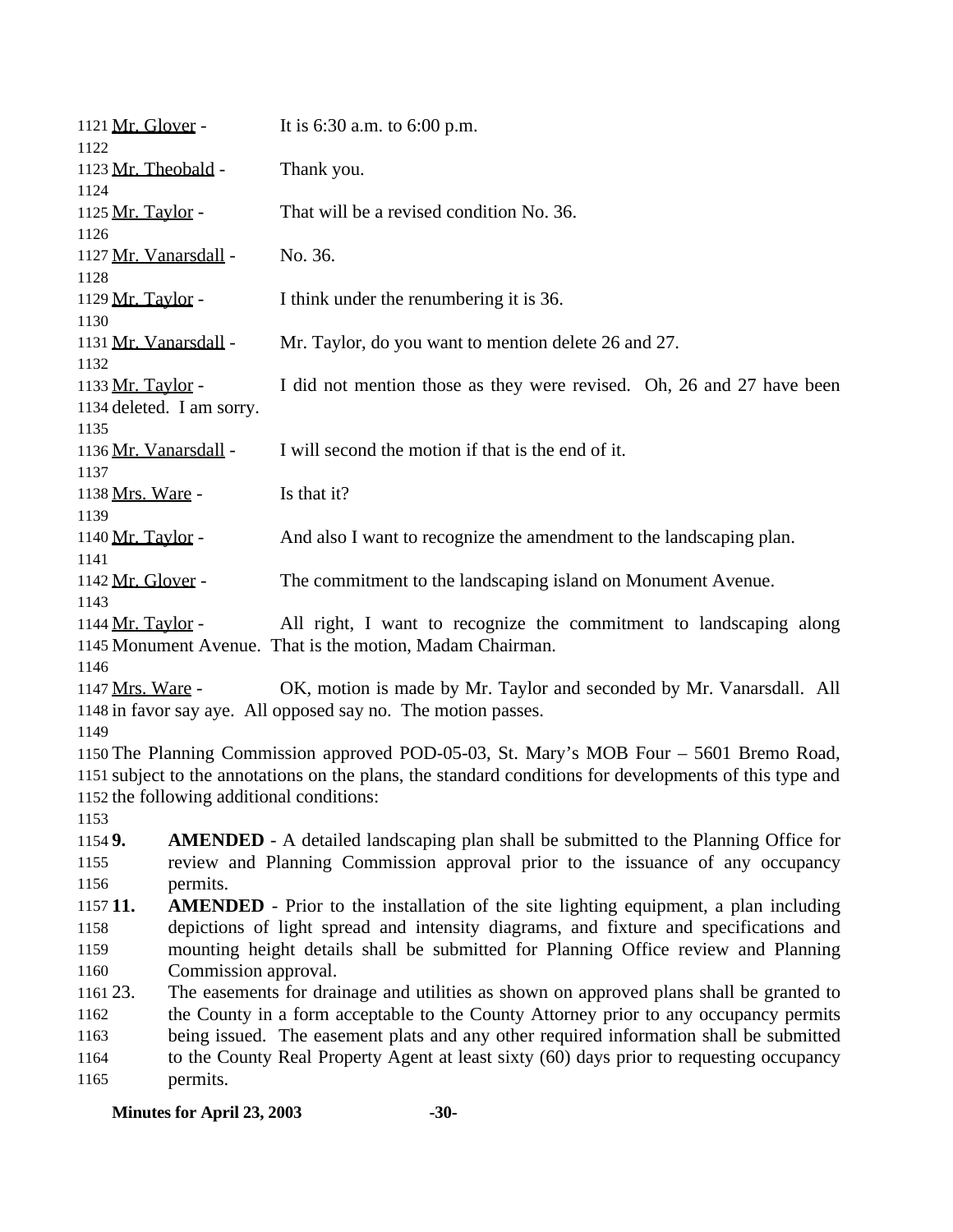- 24. The developer shall provide fire hydrants as required by the Department of Public Utilities and Division of Fire.
- 25. A standard concrete sidewalk shall be provided along the west side of Bremo Road.

 26. The proffers approved as a part of zoning cases C-44C-85 and C-79C-99 shall be incorporated in this approval.

- 27. Any necessary off-site drainage and/or water and sewer easements must be obtained in a form acceptable to the County Attorney prior to final approval of the construction plans.
- 28. Deviations from County standards for pavement, curb or curb and gutter design shall be approved by the County Engineer prior to final approval of the construction plans by the Department of Public Works.
- 29. The loading areas shall be subject to the requirements of Chapter 24, Section 24-97(b) of 1177 the Henrico County Code.
- 30. Insurance Services Office (ISO) calculations must be included with the plans and contracts and must be approved by the Department of Public Utilities prior to the issuance of a building permit.
- 31. Approval of the construction plans by the Department of Public Works does not establish the curb and gutter elevations along the Henrico County maintained right-of-way. The elevations will be set by Henrico County.
- 32. The location of all existing and proposed utility and mechanical equipment (including HVAC units, electric meters, junction and accessory boxes, transformers, and generators) shall be identified on the landscape plans. All equipment shall be screened by such measures as determined appropriate by the Director of Planning or the Planning Commission at the time of plan approval**.**
- 33. Prior to the issuance of the building permit for this project or any other building or additions on the complex, the noise problem from the cooling tower at the existing medical office building shall be satisfactorily resolved unless otherwise approved by the Director of Planning.
- 34. Hours of site development activity and building shell construction will be limited from 7:00 a.m. to 7:00 p.m. Monday through Friday and 9:00 a.m. to 5:00 p.m. on Saturday **unless otherwise approved by the Director of Planning.** No site development or shell construction shall take place on Sunday.
- 35. A construction operations plan will be submitted for County review and approval prior to final plan approval. This document will address the relocation of existing parking displaced during construction as well as construction staff/operation parking.
- 36. St. Mary's Hospital Bon Secour Richmond will provide hospital security from 6:30 a.m. to 6:00 p.m., seven days a week to patrol parking within the residential areas during and after construction of the new building. The hospital will notify all employees of the hospital and medical office buildings to display their vehicle parking sticker and violators parking within the residential areas will be reprimanded per employee policy.
- 37. St. Mary's Hospital Bon Secour Richmond will post a \$94,000 bond specifically for HVAC/mechanical equipment sound suppression for the proposed building. Plans for the suppression equipment installation and the bond will be submitted concurrently with the building permit application and such equipment shall be installed and functioning properly prior to issuance of a final certificate of occupancy for the building.
- 38. The proposed building will not be structurally engineered to exceed a maximum of six (6)

**Minutes for April 23, 2003 -31-**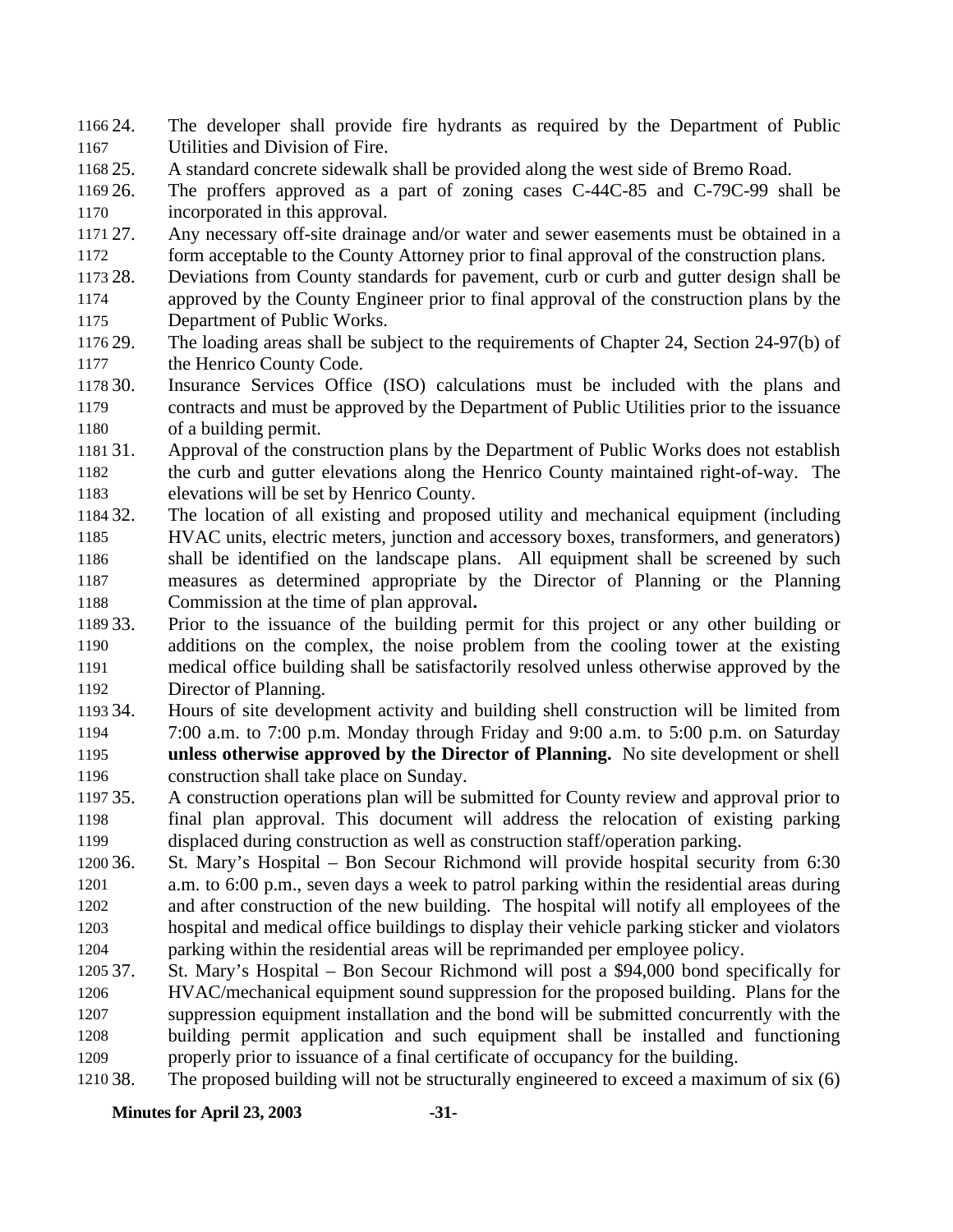stories and a height of 76.32 feet from the average established curb grade along the Monument Avenue frontage. A revised Plan of Development for approval by the Planning Commission will be required for this addition.

 39. A revised master plan will be submitted with each plan of development for any future additions or campus changes.

1217 Mr. Taylor - Thank you for all of your efforts on behalf of that case.

### **PLAN OF DEVELOPMENT**

POD-31-03 Chili's @ Short Pump Town **Center** (POD-6-01 Revised) **Balzer & Associates, Inc. for Short Pump Town Center, LLC and Chesapeake Foods, Inc.:** Request for approval of a plan of development, as required by Chapter 24, Section 24-106 of the Henrico County Code, to construct a one-story, 5,555 square foot restaurant with outdoor dining. The 1.53-acre site is located along the north line of W. Broad Street (U.S. Route 250), northwest of its intersection with Spring Oak Drive on part of parcel 738-762-6056. The zoning is B-3C, Business District (Conditional) and WBSO (West Broad Street Overlay) District. Private water and sewer. **(Three Chopt)** 

| 1222 Mr. Marlles - | The staff report will be given by Mr. Wilhite.     |
|--------------------|----------------------------------------------------|
| 1223               |                                                    |
| 1224 Mrs. Ware -   | Is there any opposition to this case? Mr. Wilhite. |
| 1225               |                                                    |

 Mr. Wilhite - Thank you, ma'am. At the time the packet was prepared there were a number of issues that had not been resolved before staff could recommend approval. First of all, the entrance onto the eastern access road. We have reached agreement on a revision to that where the pork-chop island shown on the plan will be eliminated and a standard entrance will be provided in the same location. The applicant has also agreed to provide additional landscape islands as annotated on the staff plans in substantially the same manner as shown, and we have seen some sketches of the possible development of the out parcel to the north. We had some concerns that not enough sufficient land would remain to get a decent design. We have seen some sketches that seem to work in a relatively efficient manner. Also, we did have concerns about the architectural design of the building. There is a proffer requirement for Short Pump Town Center that requires the buildings to be primarily masonry brick and glass. A large amount of this building was shown as siding. I've got a rendering up on the screen. It is hard for you to tell the difference where the siding is shown and where the brick is shown, but in discussions with the applicant just yesterday afternoon, they have agreed to provide a brick wall on the north side of the building facing the mall, as well as on the east and west sides of the building. Those were the two elevations in the middle of the drawing. The area where the Chili's sign is shown, there is actually siding shown on the architectural elevations. They have agreed that brick would be added in those locations there. So we have ended up with a building that is substantially brick and glass as far as the materials are concerned. With those changes and the annotations and the changes on the architectural plans, staff is in a position to recommend approval of this POD.

**Minutes for April 23, 2003 -32-**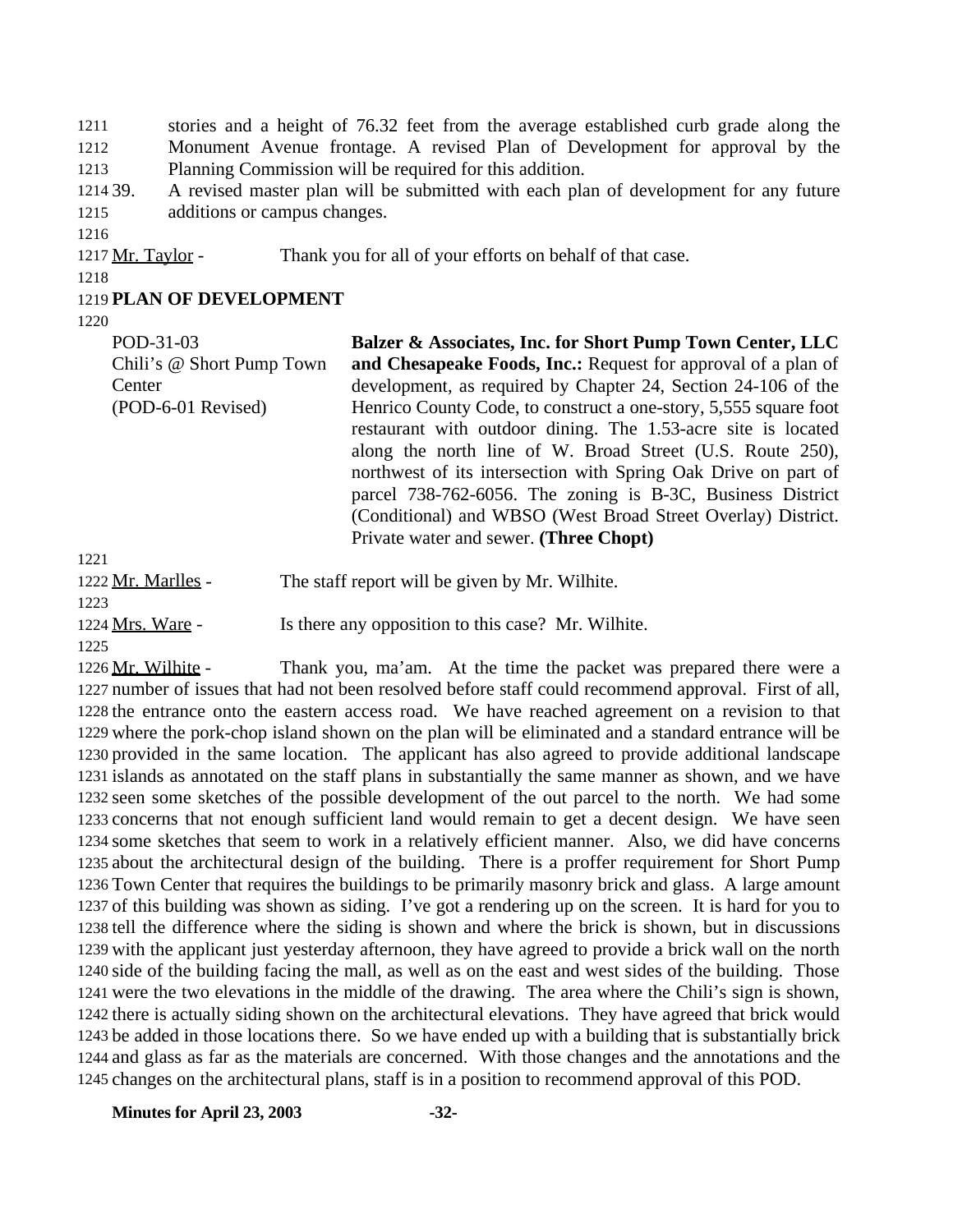1247 Mrs. Ware - Are there any questions of Mr. Wilhite?

1249 Mr. Taylor - Mr. Wilhite, just that question relating to the sign background. You are saying that the sign itself, the Chili's sign, is not going to be brick, but does say the back paneling.

 Mr. Wilhite - That section of the elevation where the Chili's sign is shown on the east and west sides are now, all of the colors are the same. If you look at the architectural elevations in your packet, you can see that it is actually siding there, but they have agreed that those areas would be brick.

1258 Mr. Taylor - OK. Thank you. I have no further questions, Madam Chairman.

 1260 Mrs. Ware - **OK.** 

 Mr. Taylor - Madam Chairman, I move approval of POD-31-03, Chili's @ Short Pump Town Center (POD-6-01 Revised), subject to the standard conditions for developments of this type and the following additional conditions, Nos. 23 through 31, and the annotations on the revised plan.

1267 Mr. Archer - Second.

1269 Mrs. Ware - Motion made by Mr. Taylor and seconded by Mr. Archer. All in favor say aye. All opposed say no. The motion passes.

 The Planning Commission approved POD-31-03, Chili's @ Short Pump Town Center, (POD-6- 01 Revised), subject to the annotations on the revised plan, the standard conditions for developments of this type and the following additional conditions:

 23. The developer shall provide fire hydrants as required by the Department of Public Utilities and Division of Fire.

24. Outside storage shall not be permitted.

 25. The proffers approved as a part of zoning case C-29C-98 shall be incorporated in this approval.

 26. The developer shall install an adequate restaurant ventilating and exhaust system to minimize smoke, odors, and grease vapors. The plans and specifications shall be included with the building permit application for review and approval. If, in the opinion of the County, the type system provided is not effective, the Commission retains the

rights to review and direct the type of system to be used.

 27. Deviations from County standards for pavement, curb or curb and gutter design shall be approved by the County Engineer prior to final approval of the construction plans by the Department of Public Works.

 28. Insurance Services Office (ISO) calculations must be included with the plans and contracts and must be approved by the Department of Public Utilities prior to the issuance

**Minutes for April 23, 2003 -33-**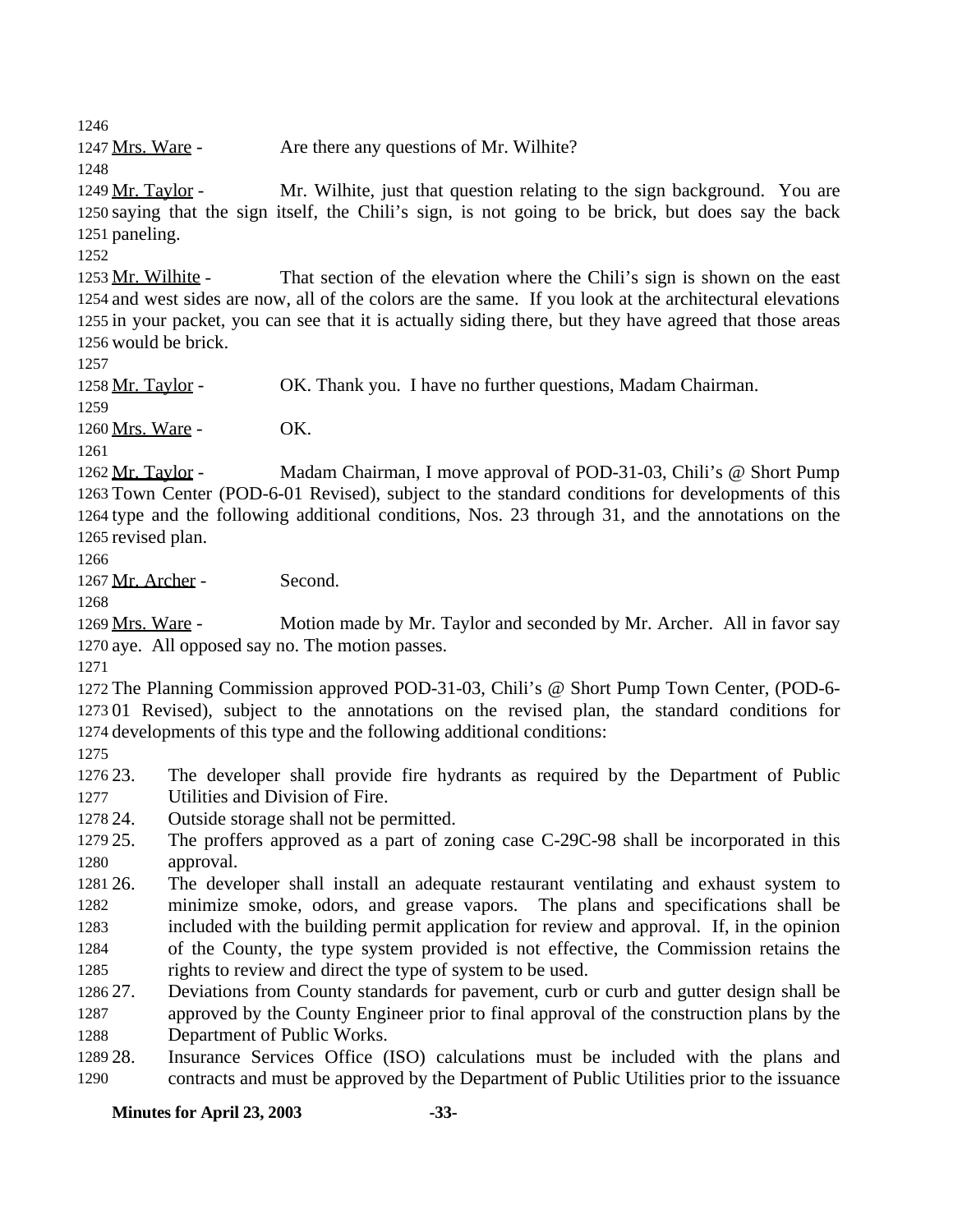of a building permit.

 29. The location of all existing and proposed utility and mechanical equipment (including HVAC units, electric meters, junction and accessory boxes, transformers, and generators) shall be identified on the landscape plans. All equipment shall be screened by such measures as determined appropriate by the Director of Planning or the Planning Commission at the time of plan approval**.**

 30. The ground area covered by all the buildings shall not exceed in the aggregate 25 percent of the total site area.

31. No merchandise shall be displayed or stored outside of the building(s) or on sidewalk(s).

### **SUBDIVISION**

Highland Springs (April 2003 Plan) **Potts, Minter & Associates, P.C. for D. N. Cole, Inc.:** The 11.50-acre site is located on the southeast corner of S. Kalmia Avenue and Summer Street adjacent to Southern Railway, on parcels 820-720-1928 and 2375. The zoning is R-3, One-Family Residence District. County water and sewer. **(Varina) 23 Lots**

Mr. Marlles - The staff report will be given by Mr. Michael Cooper.

1306 Mrs. Ware - Is there any opposition to this case?

 Mr. Cooper - Good morning, Madam Chairman, and members of the Commission. This proposed 23-lot subdivision is a Resubdivision of a previous section of Highland Springs. The original plan submitted portrayed wetlands incorrectly and had some lots that did not meet County standards. However, the applicant has since submitted a revised layout, which you should have before you, that reflects these changes. Therefore, all reviewing departments are satisfied and staff can recommend approval of this subdivision.

1315 Mrs. Ware - Are there any questions?

 Mr. Vanarsdall - No questions. I move that Highland Springs Subdivision (April 2003 Plan) be approved with the annotations on the plans, standard conditions for subdivisions of this type and the following conditions Nos. 12, 13, and 14 as recommended by staff. 

1321 Mr. Taylor - Second.

```
1322
```
 Mrs. Ware - Motion made by Mr. Vanarsdall and seconded by Mr. Taylor. All in favor say aye. All opposed say no. The motion passes.

 The Planning Commission granted conditional approval to Subdivision Highland Springs (April 2003 Plan), subject to the annotations on the plans, the standard conditions for subdivisions served by public utilities and the following additional conditions:

12. Each lot shall contain at least 11,000 square feet, exclusive of the flood plain areas.

**Minutes for April 23, 2003 -34-**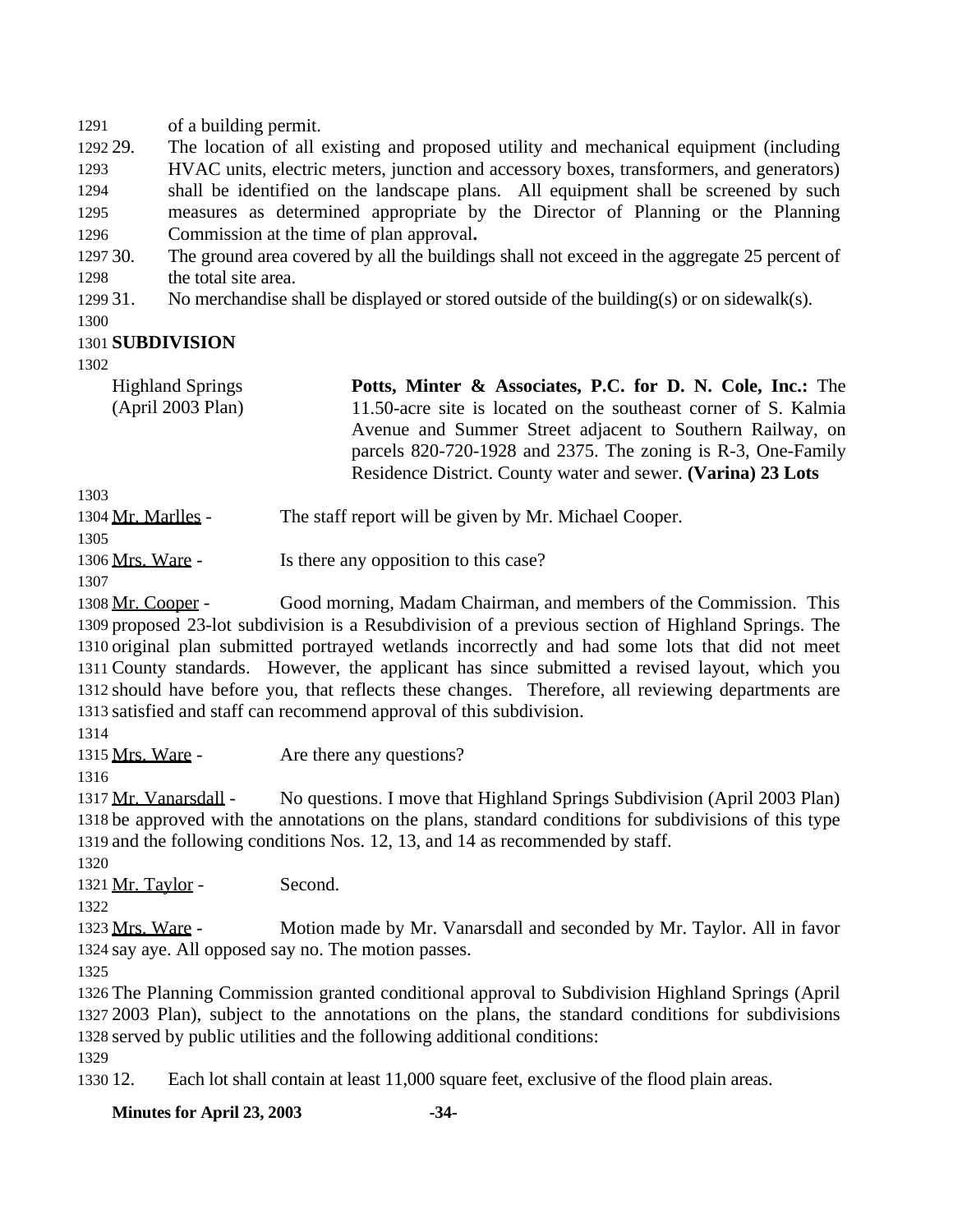13. Any necessary offsite drainage easements must be obtained prior to approval of the construction plan by the Department of Public Works.

 14. The detailed plant list and specifications for the landscaping to be provided within the 25- foot-wide landscape buffer adjacent to the Southern Railway shall be submitted to the Planning Office for review and approval prior to the recordation of the plat.

 1337 Mrs. Ware - Are there any changes to the minutes? Mr. Vanarsdall - Mr. Glover, did you read the minutes? 1341 Mr. Glover - No, I didn't. Mrs. Ware - Does somebody want to make a motion on approval of the minutes? 1345 Mr. Taylor - I move approval of the March 26, 2003 minutes. 1347 Mr. Vanarsdall - I second that. Mrs. Ware - Motion made by Mr. Taylor and seconded by Mr. Vanarsdall. All in favor say aye. All opposed say no. The motion passes. The minutes of March 26, 2003 are approved. 1352 Mr. Marlles - Madam Chairman, on May 15, staff is requesting the Planning Commission to schedule a Work Session to be briefed on the recently completed Brook Road Enhancement Plan. We would suggest that we do that briefing at 5:30 or 5:45 p.m. and we will serve dinner, but it would be May 15 prior to your Zoning Planning Commission meeting, at 5:30. Mr. Vanarsdall - At 5:30 upstairs in the Manager's Conference Room. 1359 Mr. Marlles - It would be upstairs in the Manager's Conference Room. 1360 Mr. Taylor - So we would start the meeting at 5:00? Mr. Marlles - No, if we start at 5:30, we can serve at about 5:45 and then it is only going to take about half an hour for the presentation and questions, so if we set it at 5:30 that will give us plenty of time. 1366 Mr. Taylor - Will there be material sent out beforehand that we can study? Mr. Marlles - Yes, we can send out a packet of information. We usually do. 1370 Mr. Vanarsdall - Third floor. Mr. Marlles - Mr. Archer, is that a problem for you? 1374 Mr. Archer - Not at all, sir. 

**Minutes for April 23, 2003 -35-**